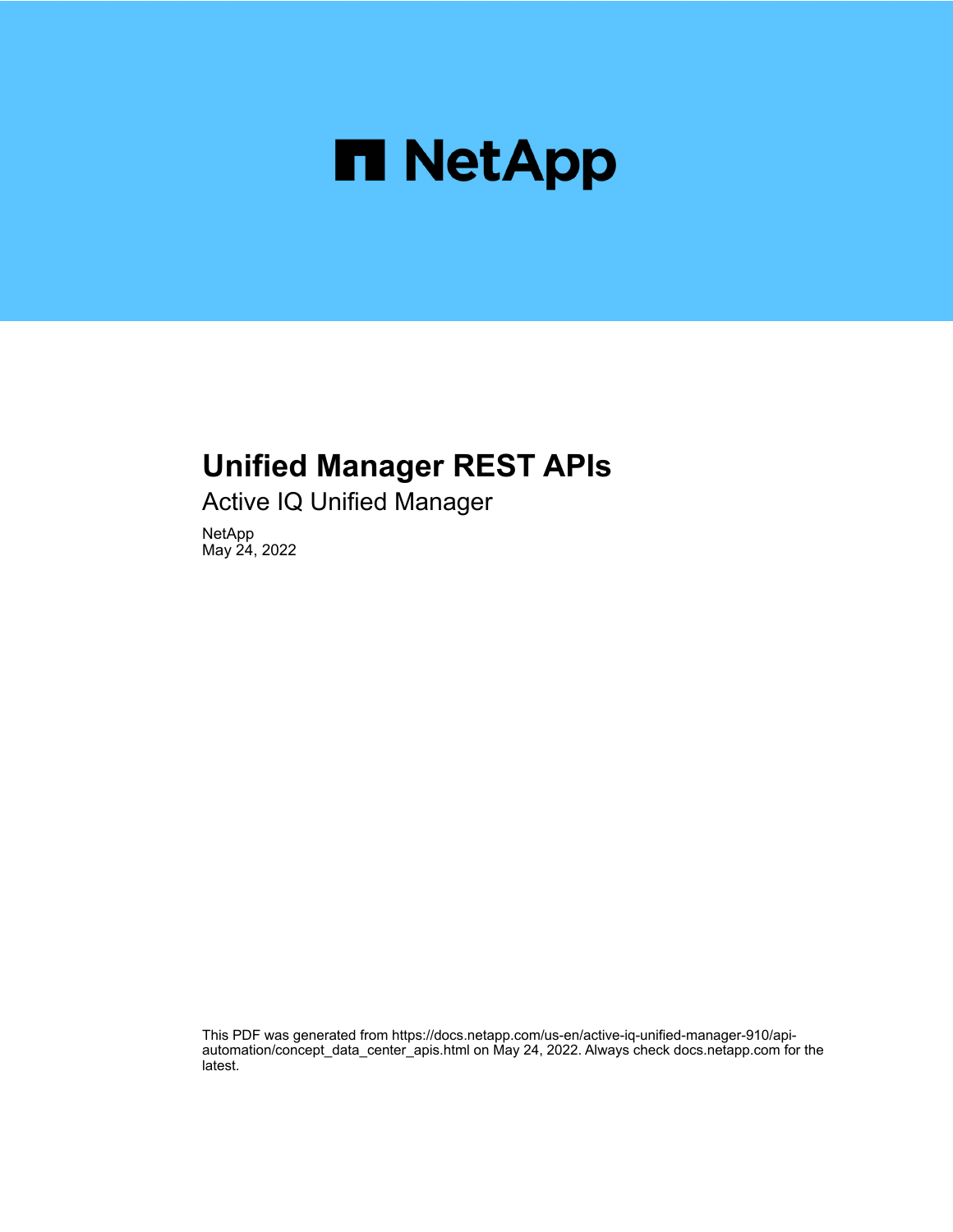# **Table of Contents**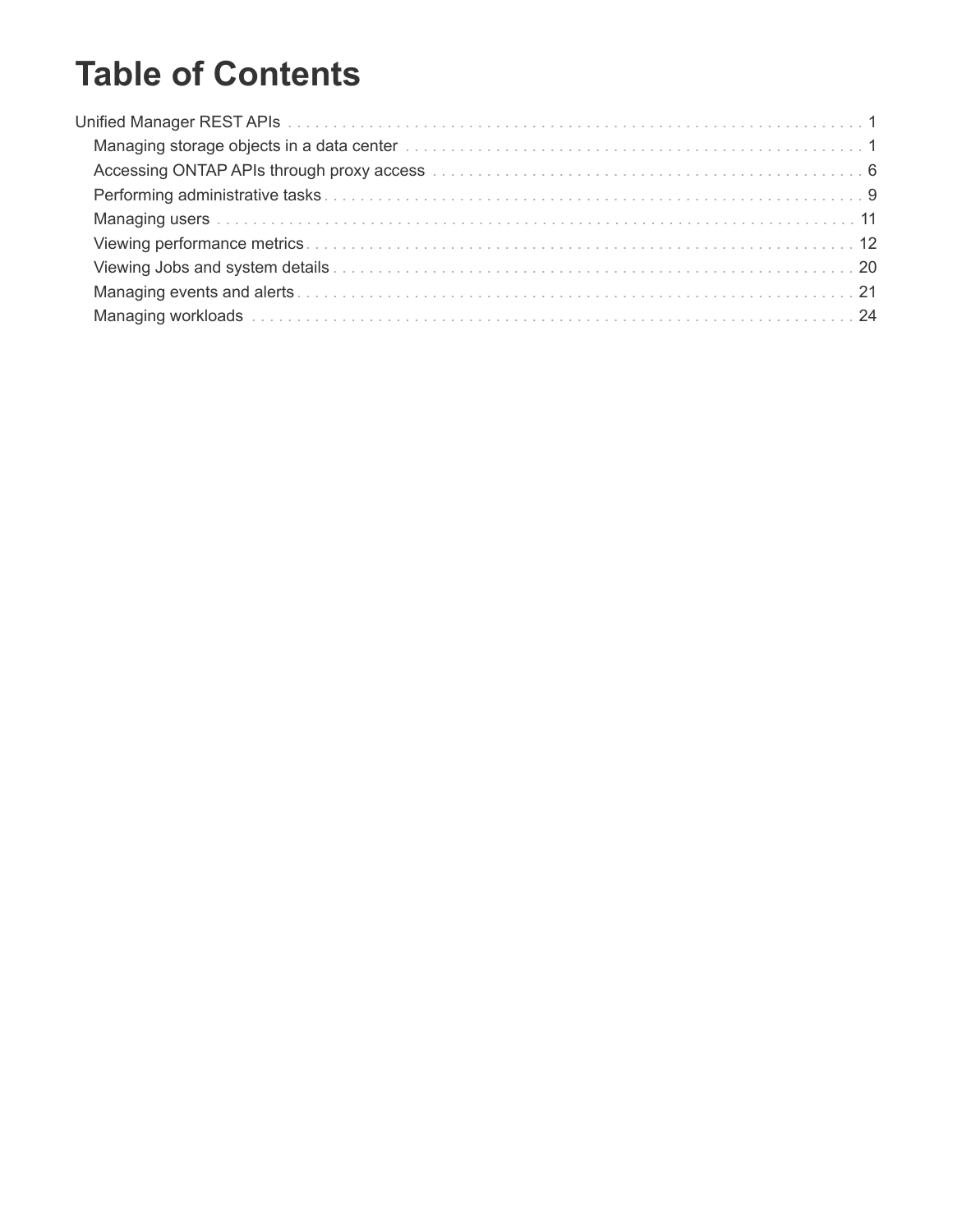# <span id="page-2-0"></span>**Unified Manager REST APIs**

The REST APIs for Active IQ Unified Manager are listed in this section, based on their categories.

You can view the online documentation page from your Unified Manager instance that includes the details of every REST API call. This document does not repeat the details of the online documentation. Each API call listed or described in this document includes only the information you need to locate the call on the documentation page. After locating a specific API call, you can review the complete details of that call, including the input parameters, output formats, HTTP status codes, and request processing type.

The following information is included for each API call within a workflow to help locate the call on the documentation page:

• Category

The API calls are organized on the documentation page into functionally-related areas or categories. To locate a specific API call, scroll down to the bottom of the page, and then click the applicable API category.

• HTTP verb (call)

The HTTP verb identifies the action performed on a resource. Each API call is executed through a single HTTP verb.

• Path

The path determines the specific resource which the action uses to as a part of performing a call. The path string is appended to the core URL to form the complete URL identifying the resource.

## <span id="page-2-1"></span>**Managing storage objects in a data center**

The REST APIs under the datacenter category enable you to manage the storage objects in your data center, such as clusters, nodes, aggregates, storage VMs, volumes, LUNs, file shares, and namespaces. These APIs are available for querying the configuration of the objects, while some of them enable you to perform the operations of adding, deleting, or modifying these objects.

Most of these APIs are GET calls that provide cross-cluster aggregation with filtering, sorting and pagination support. On running these APIs, they return data from the database. Therefore, the newly created-objects need to be discovered by the next acquisition cycle for appearing in the response.

If you want to query the details of a specific object, you need to enter the unique ID of that object to view its details. For example, For the metrics and analytics information of the storage objects, see [Viewing](#page-13-0) [performance metrics.](#page-13-0)

```
curl -X GET "https://<hostname>/api/datacenter/cluster/clusters/4c6bf721-
2e3f-11e9-a3e2-00a0985badbb" -H "accept: application/json" -H
"Authorization: Basic <Base64EncodedCredentials>"
```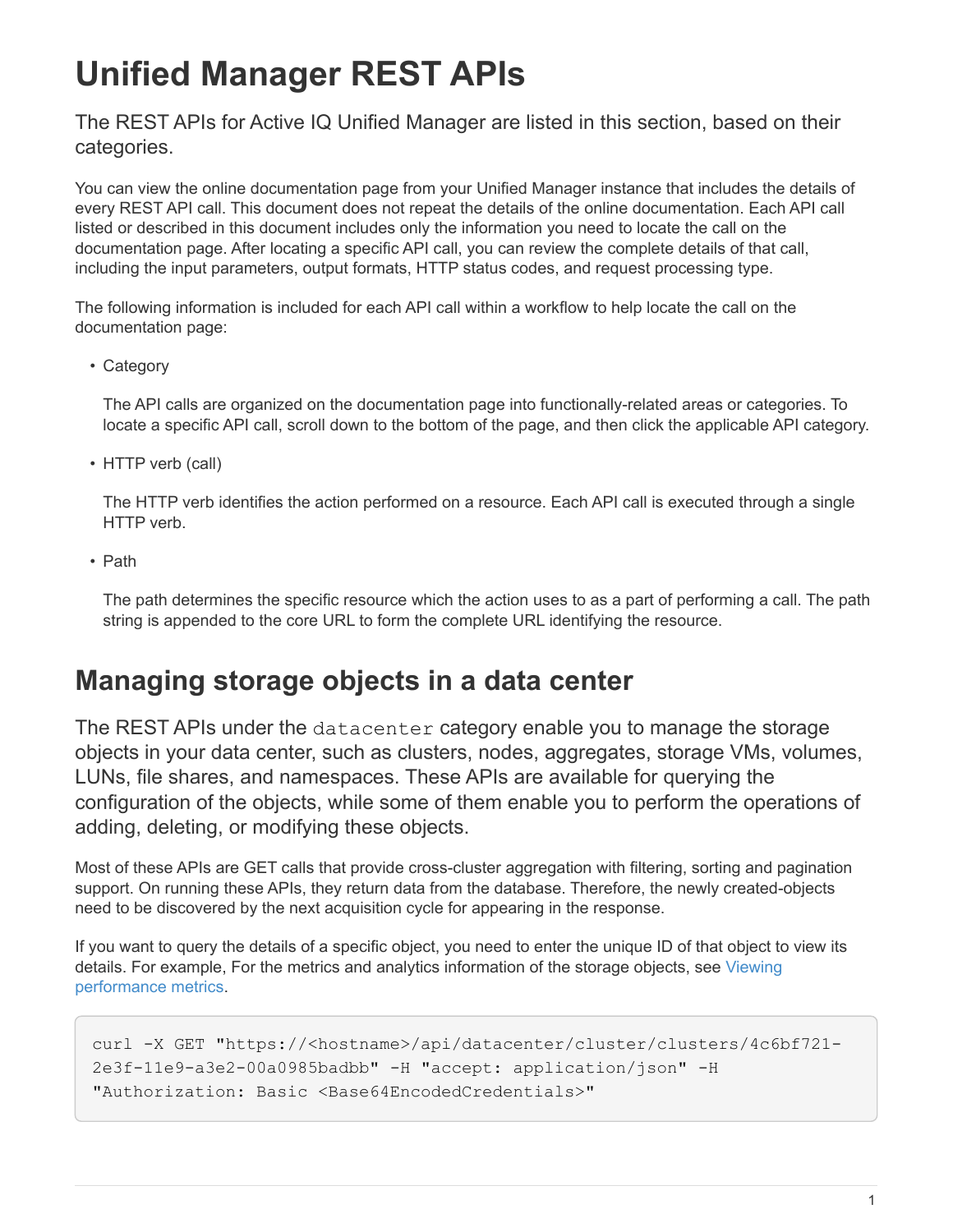

The CURL commands, examples, requests, and responses to the APIs, are available on your Swagger API interface. You can filter and order the results by specific parameters as indicated on Swagger. These APIs enable you to filter the results for specific storage objects, such as cluster, volume, or storage VM.

## **APIs for storage objects in your data center**

| <b>HTTP</b> verb | Path                                                                                           | <b>Description</b>                                                                                                                                                                                                                                                                                                                                             |
|------------------|------------------------------------------------------------------------------------------------|----------------------------------------------------------------------------------------------------------------------------------------------------------------------------------------------------------------------------------------------------------------------------------------------------------------------------------------------------------------|
| <b>GET</b>       | /datacenter/cluster/cluste<br>$\mathtt{rs}$<br>/datacenter/cluster/cluste<br>rs/(key)          | You can use this method to view<br>the details of the ONTAP clusters<br>across the data center. The API<br>returns information, such as the<br>IPv4 or IPv6 address of the cluster,<br>information about the node, such<br>as node health, performance<br>capacity, and High Availability (HA)<br>pair, and indicates whether the<br>cluster is All SAN Array. |
| <b>GET</b>       | /datacenter/cluster/licens<br>ing/licenses<br>/datacenter/cluster/licens<br>ing/licenses/{key} | Returns the details of the licenses<br>installed on the clusters in your<br>data center. You can filter your<br>results based on the required<br>criteria. Information, such as the<br>license key, cluster key, expiry<br>date, and license scope is returned.<br>You can enter a license key to<br>retrieve the details of a specific<br>license.            |
| <b>GET</b>       | /datacenter/cluster/nodes<br>/datacenter/cluster/nodes/<br>$\{key\}$                           | You can use this method to view<br>the details of the nodes in the data<br>center. You can view information<br>about the cluster, node health,<br>performance capacity, and High<br>Availability (HA) pair for the node.                                                                                                                                       |
| <b>GET</b>       | /datacenter/protocols/cifs<br>/shares<br>/datacenter/protocols/cifs<br>/shares/{key}           | You can use this method to view<br>the details of the CIFS shares in<br>the data center. Apart from cluster,<br>SVM, and volume details,<br>information about Access Control<br>List (ACL) is also returned.                                                                                                                                                   |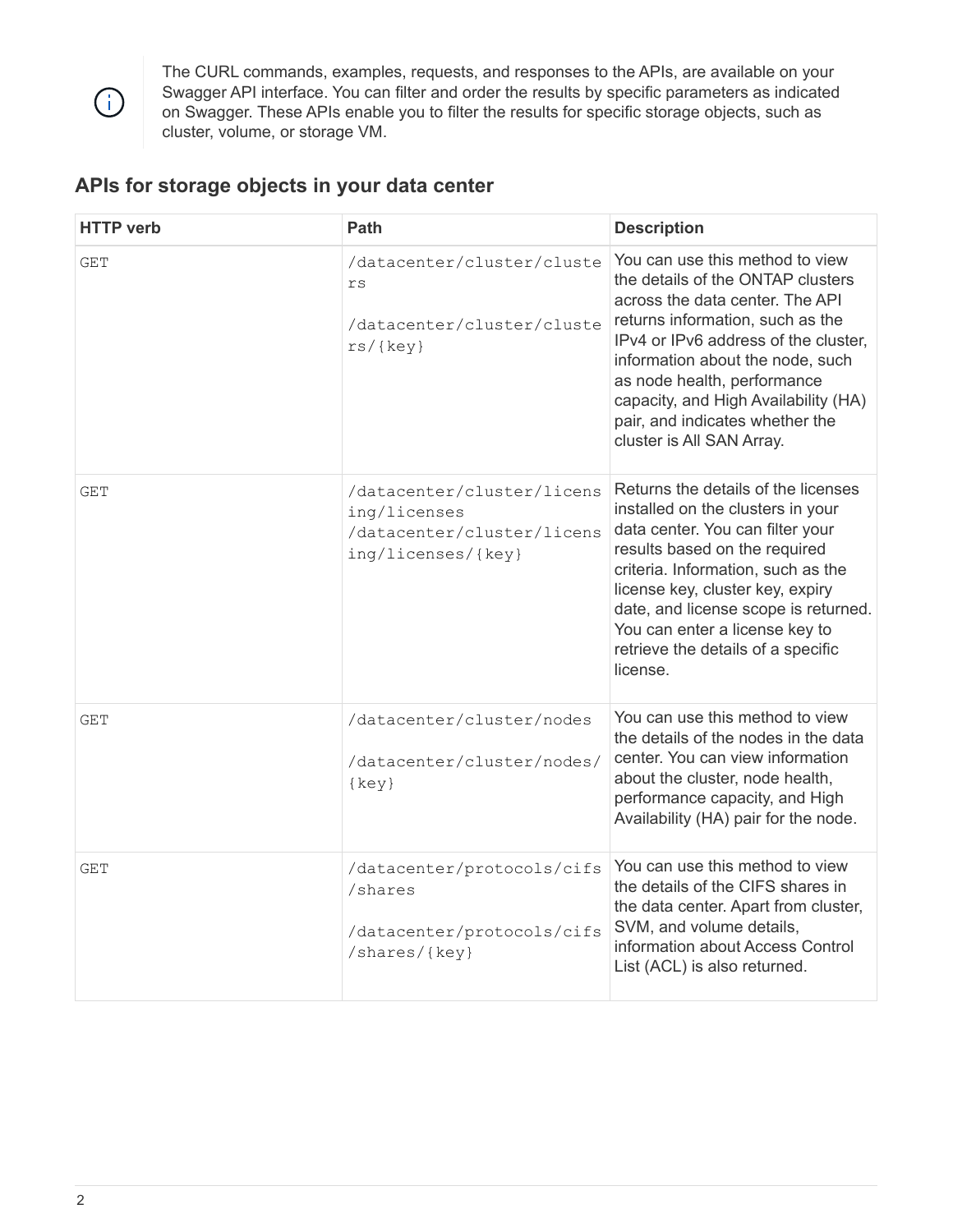| <b>HTTP</b> verb | Path                                                                                                                                                                   | <b>Description</b>                                                                                                                                                                                                                                                                                                                                                                                  |
|------------------|------------------------------------------------------------------------------------------------------------------------------------------------------------------------|-----------------------------------------------------------------------------------------------------------------------------------------------------------------------------------------------------------------------------------------------------------------------------------------------------------------------------------------------------------------------------------------------------|
| GET              | /datacenter/protocols/nfs/<br>export-policies<br>/datacenter/protocols/nfs/<br>export-policies/{key}                                                                   | You can use this method to view<br>the details of the export policies for<br>the supported NFS services.<br>You can query the export policies<br>for a cluster or storage VM and<br>reuse the export policy key for<br>provisioning NFS file shares. For<br>more information about the<br>assigning and reusing export<br>policies on workloads, see<br>"Provisioning CIFS and NFS file<br>shares". |
| <b>GET</b>       | /datacenter/storage/aggreg<br>ates<br>/datacenter/storage/aggreg<br>ates/{key}                                                                                         | You can use this method to view<br>the collection of aggregates in the<br>data center or a specific aggregate<br>for provisioning workloads on them<br>or monitoring. Information, such as<br>cluster and node details,<br>performance capacity used,<br>available and used space, and<br>storage efficiency is returned.                                                                           |
| <b>GET</b>       | /datacenter/storage/luns<br>/datacenter/storage/luns/{<br>key}                                                                                                         | You can use this method to view<br>the collection of LUNs in the entire<br>data center. You can view<br>information about the LUN, such as<br>cluster and SVM details, QoS<br>policies, and igroups.                                                                                                                                                                                                |
| <b>GET</b>       | $\sqrt{\text{datacenter}}/\text{storage}/\text{gos}/\text{po}$ $\sqrt{\text{You}}$ can use this method to view<br>licies<br>/datacenter/storage/qos/po<br>licies/{key} | the details of all the QoS policies<br>applicable for the storage objects in<br>the data center. Information, such<br>as the cluster and SVM details, the<br>fixed or adaptive policy details, and<br>number of objects applicable for<br>that policy is returned.                                                                                                                                  |
| <b>GET</b>       | /datacenter/storage/qtrees<br>/datacenter/storage/qtrees<br>$(\text{key})$                                                                                             | You can use this method to view<br>the qtree details across the data<br>center for all FlexVol volumes or<br>FlexGroup volumes. Information,<br>such as the cluster and SVM<br>details, FlexVol volume, and export<br>policy are returned.                                                                                                                                                          |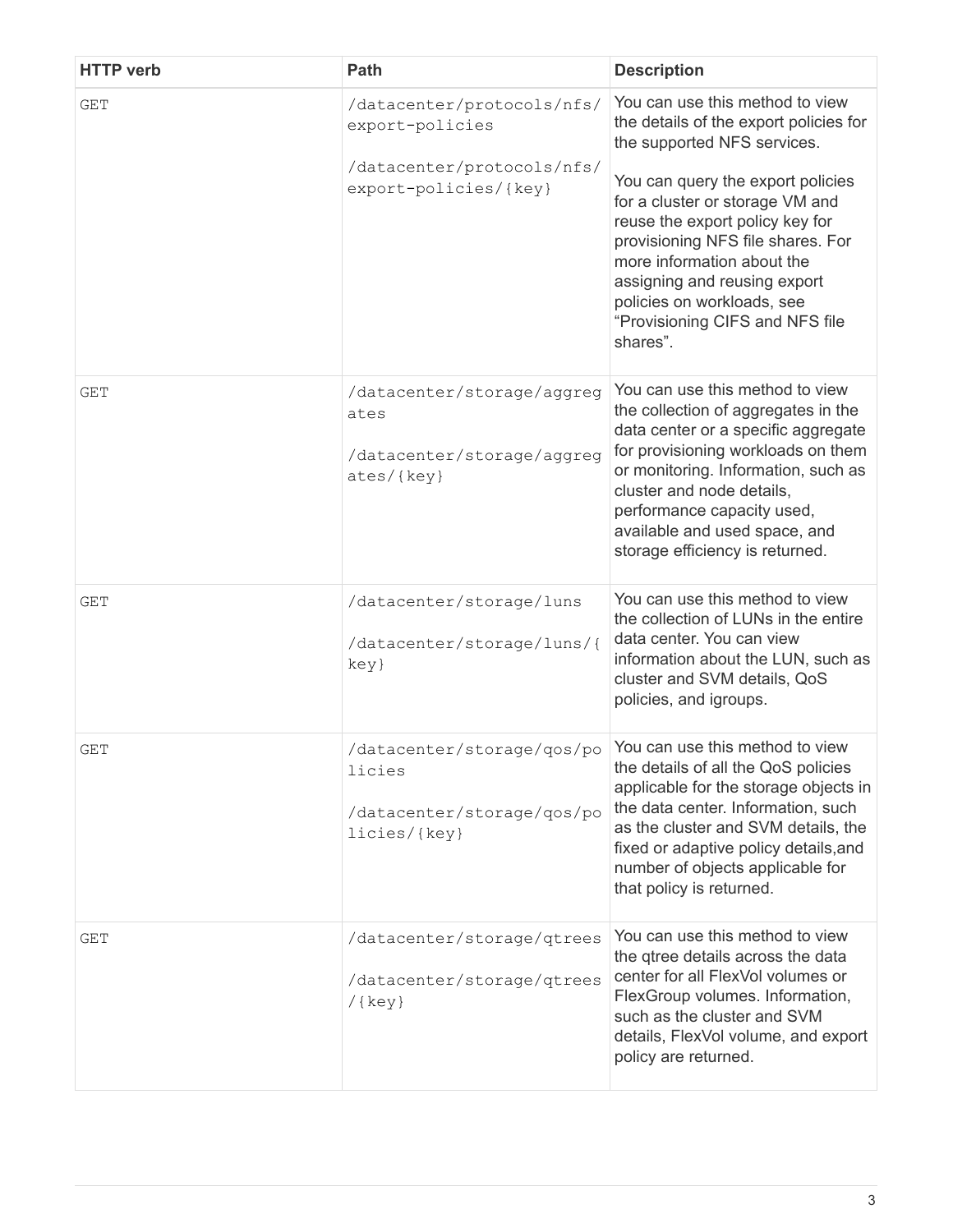| <b>HTTP</b> verb                      | <b>Path</b>                                                                          | <b>Description</b>                                                                                                                                                                                                                                                                                                                                                                                                                                                                                                                                                                                                                                                                                                                                                                                                                                              |
|---------------------------------------|--------------------------------------------------------------------------------------|-----------------------------------------------------------------------------------------------------------------------------------------------------------------------------------------------------------------------------------------------------------------------------------------------------------------------------------------------------------------------------------------------------------------------------------------------------------------------------------------------------------------------------------------------------------------------------------------------------------------------------------------------------------------------------------------------------------------------------------------------------------------------------------------------------------------------------------------------------------------|
| <b>GET</b>                            | /datacenter/storage/volume<br>S<br>/datacenter/storage/volume<br>$s$ /{key}          | You can use this method to view<br>the collection of volumes in the<br>data center. Information about the<br>volumes, such as SVM and cluster<br>details, QoS and export policies,<br>whether the volume is of type read-<br>write, data-protection, or load-<br>sharing, is returned.<br>For FlexVol and FlexClone<br>volumes, you can view the<br>information about the respective<br>aggregates. For a FlexGroup<br>volume, the query returns the list of<br>constituent aggregates.                                                                                                                                                                                                                                                                                                                                                                         |
| <b>GET</b><br>POST<br>DELETE<br>PATCH | /datacenter/protocols/san/<br>igroups<br>/datacenter/protocols/san/<br>igroups/{key} | You can assign initiator groups<br>(igroups) authorized to access<br>particular LUN targets. If there is an<br>existing igroup, you can assign it.<br>You can also create igroups and<br>assign them to the LUNs.<br>You can use these methods to<br>query, create, delete, and modify<br>igroups respectively.<br>Points to note:<br>• POST: While creating an<br>igroup, you can designate the<br>storage VM on which you want<br>to assign access.<br>• DELETE: You need to provide<br>the igroup key as an input<br>parameter to delete a particular<br>igroup. If you have already<br>assigned an igroup to a LUN,<br>you cannot delete that igroup.<br>• PATCH: You need to provide<br>the igroup key as an input<br>parameter to modify a<br>particular igroup. You must also<br>enter the property that you<br>want to update, along with its<br>value. |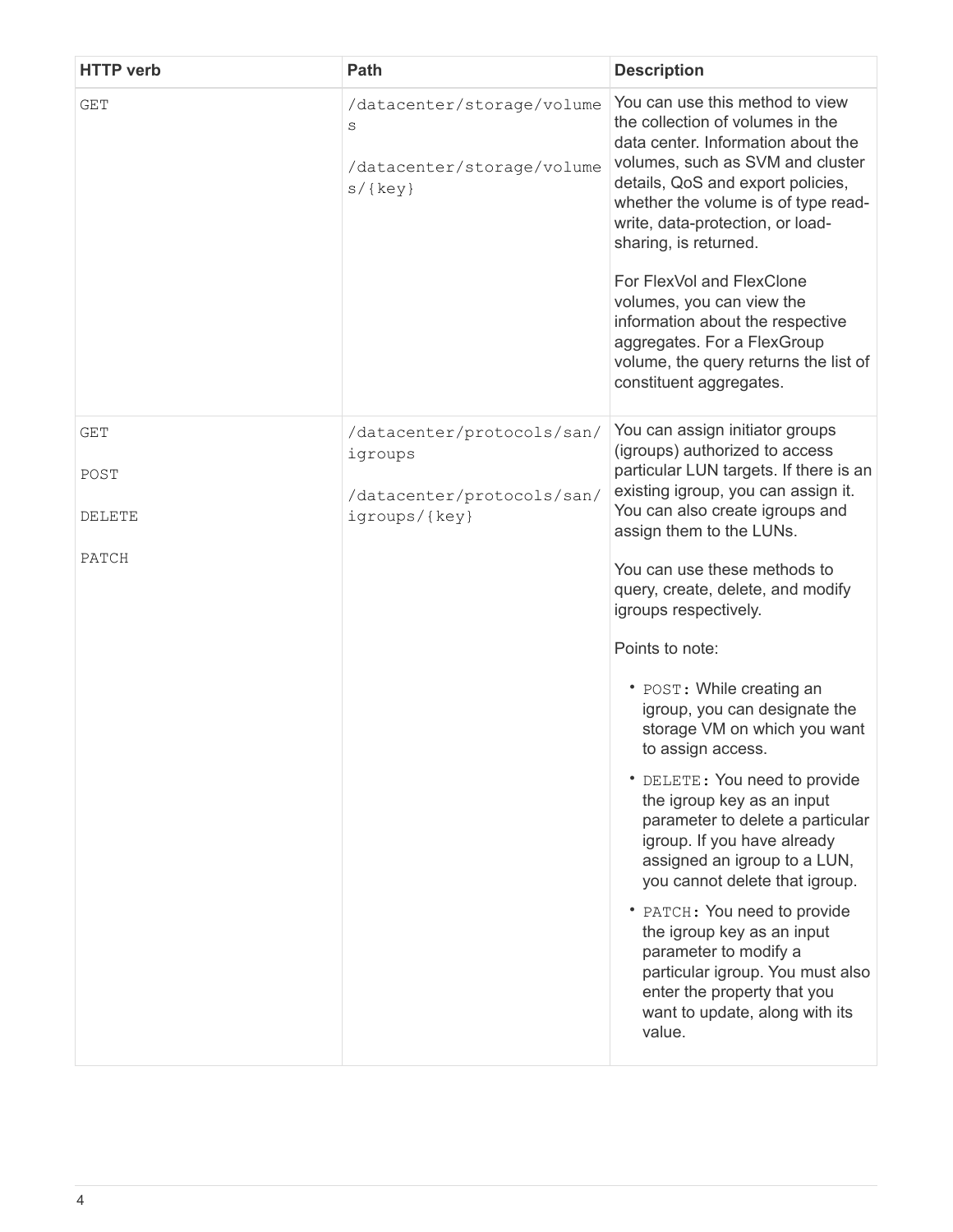| <b>HTTP</b> verb | Path                       | <b>Description</b>                                                                                                                                                                        |
|------------------|----------------------------|-------------------------------------------------------------------------------------------------------------------------------------------------------------------------------------------|
| GET              | /datacenter/svm/svms       | You can use these methods to<br>view, create, delete, and modify                                                                                                                          |
| POST             | /datacenter/svm/svms/{key} | Storage Virtual Machines (storage<br>VMs).                                                                                                                                                |
| <b>DELETE</b>    |                            | • POST: You must enter the                                                                                                                                                                |
| PATCH            |                            | storage VM object that you<br>want to create as an input<br>parameter. You can create a<br>custom storage VM, and then<br>assign required properties to it.                               |
|                  |                            | • DELETE: You need to provide<br>the storage VM key to delete a<br>particular storage VM.                                                                                                 |
|                  |                            | • PATCH: You need to provide<br>the storage VM key to modify a<br>particular storage VM. You also<br>need to enter the properties<br>that you want to update, along<br>with their values. |



Points to note:

If you have enabled SLO-based workload provisioning on your environment, while creating the storage VM, ensure that it supports all of the protocols required for provisioning LUNs and file shares on them, for example, CIFS or SMB, NFS, FCP, and iSCSI. The provisioning workflows might fail if the storage VM does not support the required services. It is recommended that the services for the respective types of workloads are also enabled on the storage VM.

If you have enabled SLO-based workload provisioning on your environment, you cannot delete that storage VM on which storage workloads have been provisioned. When you delete a storage VM on which a CIFS or SMB server has been configured, this API also deletes the CIFS or SMB server, along with the local Active Directory configuration. However, the CIFS or SMB server name continues to be in the Active Directory configuration that you must delete manually from the Active Directory server.

## **APIs for network elements in your data center**

The following APIs in the datacenter category retrieve information about the ports and network interfaces in your environment, specifically the FC ports, FC interfaces, ethernet ports, and IP interfaces.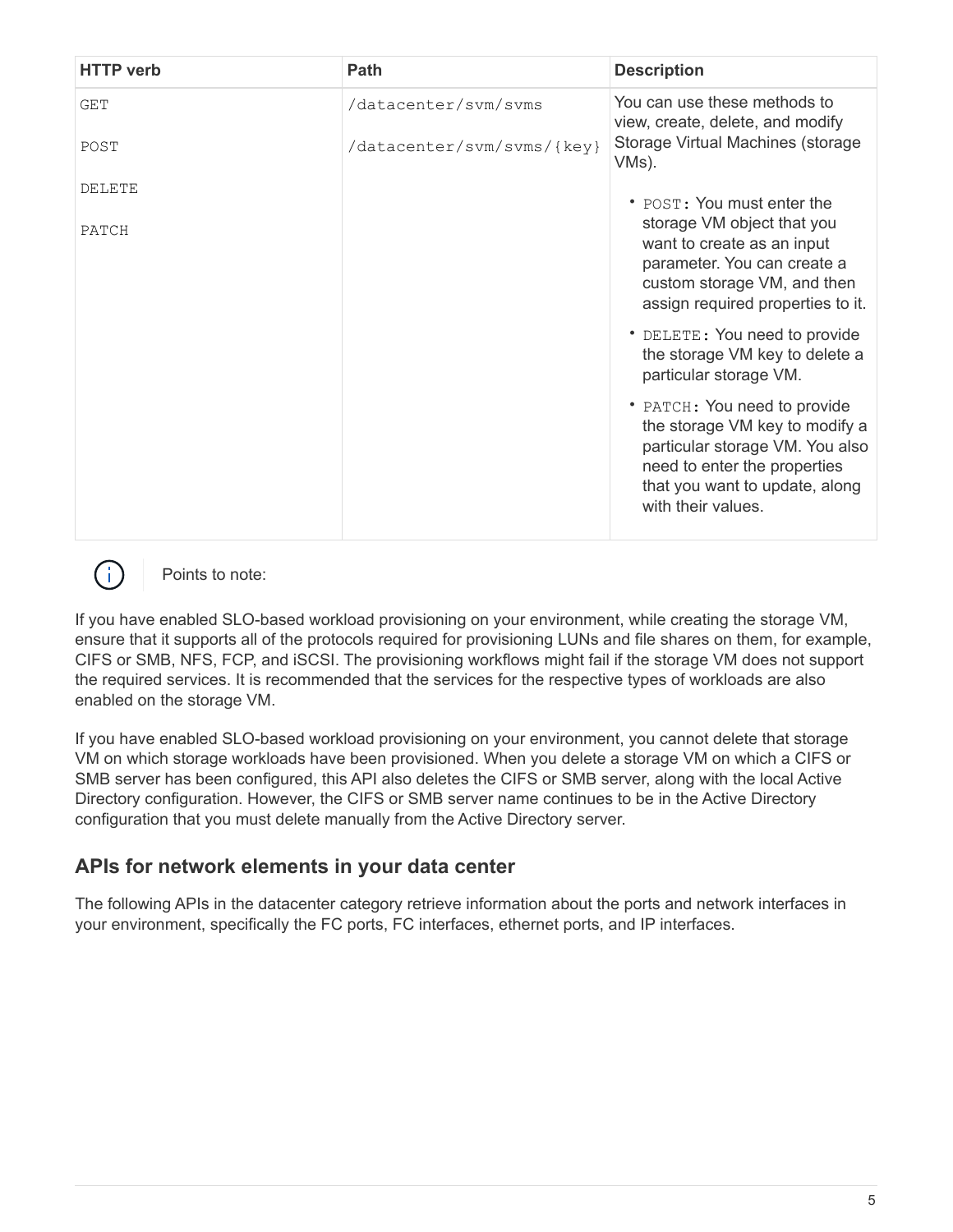| <b>HTTP</b> verb | Path                                                                                                                 | <b>Description</b>                                                                                                                                                                                                                                                                                                                                             |
|------------------|----------------------------------------------------------------------------------------------------------------------|----------------------------------------------------------------------------------------------------------------------------------------------------------------------------------------------------------------------------------------------------------------------------------------------------------------------------------------------------------------|
| GET              | /datacenter/network/ethern<br>et/ports<br>/datacenter/network/ethern<br>et/ports/{key}                               | Retrieves information about all the<br>ethernet ports in your data center<br>environment. With a port key as an<br>input parameter, you can view the<br>information of that specific port.<br>Information, such as cluster details,<br>broadcast domain, port details,<br>such as state, speed, and type, and<br>whether the port is enabled, is<br>retrieved. |
| GET              | /datacenter/network/fc/int<br>erfaces<br>/datacenter/network/fc/int<br>erfaces/{key}                                 | You can use this method to view<br>the details of the FC interfaces in<br>your data center environment. With<br>an interface key as an input<br>parameter, you can view the<br>information of that specific<br>interface. Information, such as<br>cluster details, home node details,<br>and home port details, is retrieved.                                  |
| GET              | /datacenter/network/fc/por<br>ts<br>/datacenter/network/fc/por<br>$ts/{key}$                                         | Retrieves information about all the<br>FC ports used in the nodes in your<br>data center environment. With a<br>port key as an input parameter, you<br>can view the information of that<br>specific port. Information, such as<br>cluster details, port description,<br>supported protocol, and the state of<br>the port is retrieved.                         |
| GET              | /datacenter/network/ip/int You can use this method to view<br>erfaces<br>/datacenter/network/ip/int<br>erfaces/{key} | the details of the IP interfaces in<br>your data center environment. With<br>an interface key as an input<br>parameter, you can view the<br>information of that specific<br>interface. Information, such as<br>cluster details, IPspace details,<br>home node details, whether failover<br>is enabled, is retrieved.                                           |

## <span id="page-7-0"></span>**Accessing ONTAP APIs through proxy access**

The gateway APIs provide you with the advantage of using the Active IQ Unified Manager credentials to run ONTAP REST APIs and managing storage objects. These APIs are available when the API Gateway feature is enabled from the Unified Manager web UI.

Unified Manager REST APIs support only a select set of actions to be performed on the Unified Manager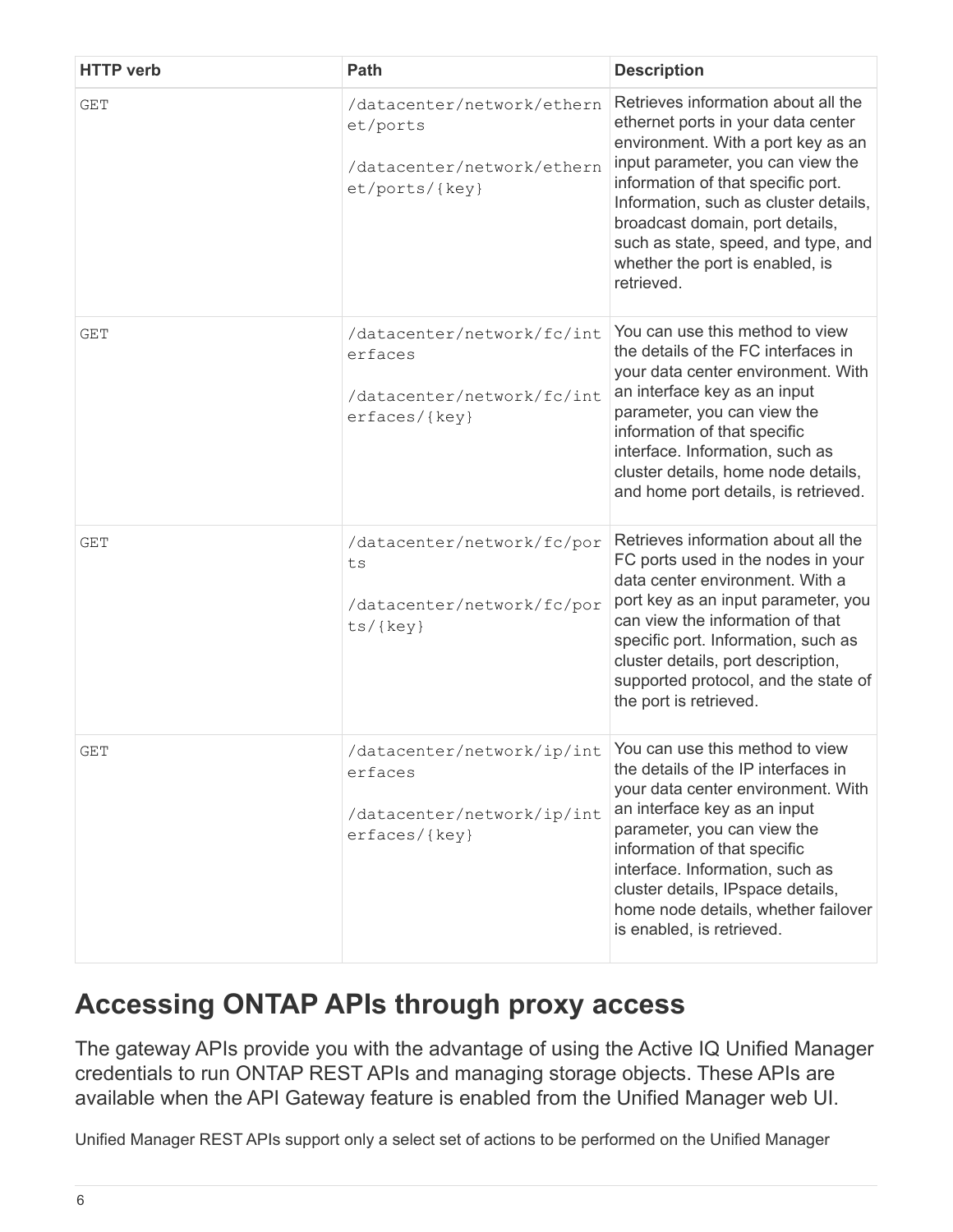datasources, that is ONTAP clusters. You can avail the other features through ONTAP APIs. The gateway APIs allow Unified Manager to be a pass-through interface for tunneling all API requests to be performed on ONTAP clusters, without logging in to each data center cluster individually. It performs as a single point of management for running the APIs across the ONTAP clusters managed by your Unified Manager instance. The API Gateway feature allows Unified Manager to be a single control plane from which you can manage multiple ONTAP clusters, without logging in to them individually. The gateway APIs enable you to remain logged in to Unified Manager and manage the ONTAP clusters by running ONTAP REST API operations.



All users can run a query by using the GET operation. Application Administrators can run all ONTAP REST operations.

The gateway acts as a proxy to tunnel the API requests by maintaining the header and body requests in the same format as in the ONTAP APIs. You can use your Unified Manager credentials and execute the specific operations to access and manage the ONTAP clusters without passing individual cluster credentials. It continues to manage the cluster authentication and cluster management, but redirects the API requests to run directly on the specific cluster. The response returned by the APIs is the same as the response returned by the respective ONTAP REST APIs executed directly from ONTAP.

| <b>HTTP</b> verb | Path (URL) | <b>Description</b> |                                                                                                                                                                                                                                                     |
|------------------|------------|--------------------|-----------------------------------------------------------------------------------------------------------------------------------------------------------------------------------------------------------------------------------------------------|
| GET              | /gateways  | identifier (UUID). | This GET method retrieves the list<br>of all the clusters managed by<br>Unified Manager that support<br>ONTAP REST calls. You can verify<br>the cluster details and choose to<br>run other methods based on the<br>cluster UUID or universal unique |
|                  |            |                    | The gateway APIs<br>retrieve only those<br>clusters supported<br>by ONTAP 9.5 or<br>later, and added to<br><b>Unified Manager</b><br>over HTTPS.                                                                                                    |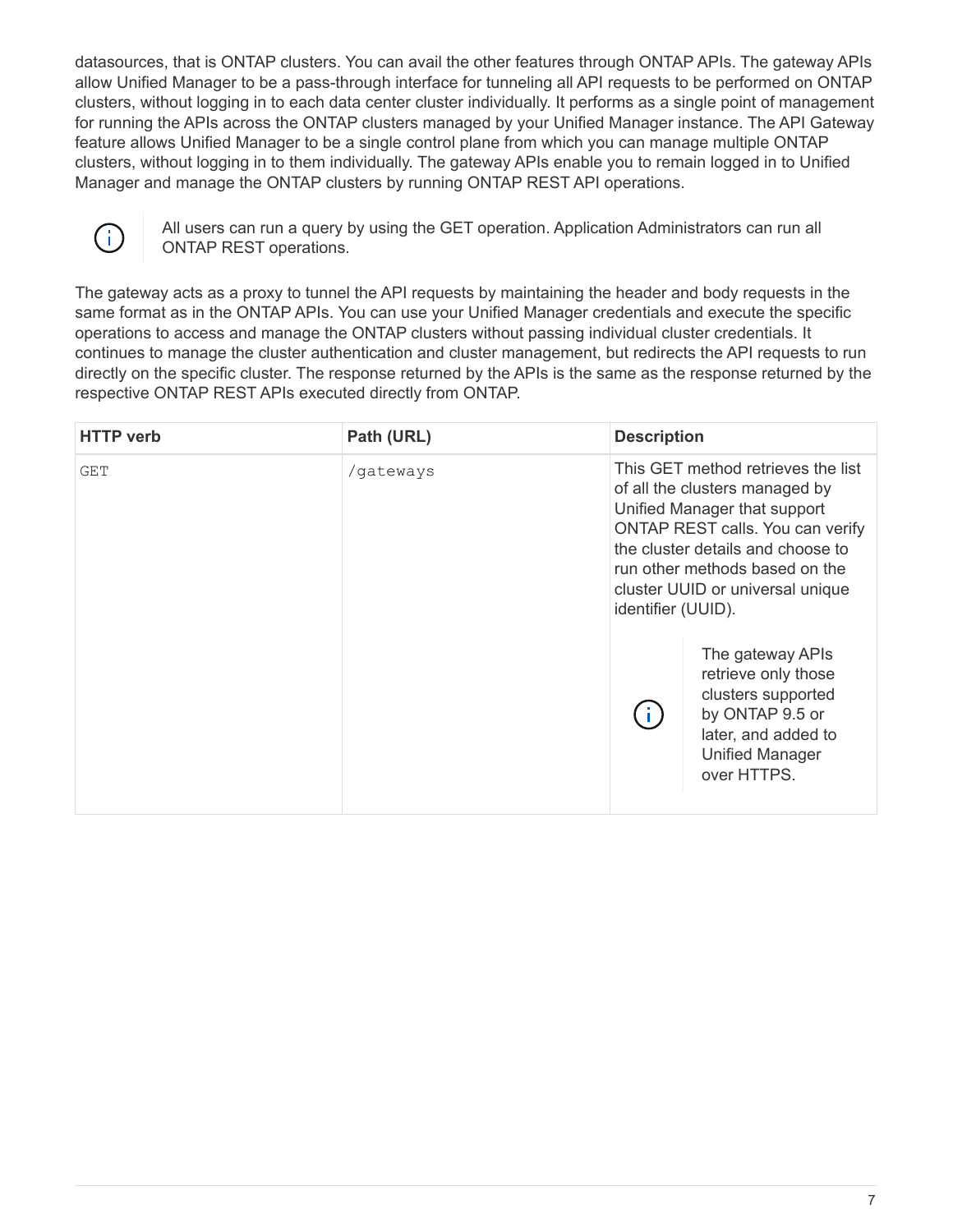| <b>HTTP verb</b>                                                                                                         | Path (URL) |                                                                                                                                                                                                                                                                                                                                                                                                           | <b>Description</b>                                                                                                                                                                                                                                                                                                                                                                                                                                                                                                                                                                                                                                                                                                                                                                                                                                                                                        |
|--------------------------------------------------------------------------------------------------------------------------|------------|-----------------------------------------------------------------------------------------------------------------------------------------------------------------------------------------------------------------------------------------------------------------------------------------------------------------------------------------------------------------------------------------------------------|-----------------------------------------------------------------------------------------------------------------------------------------------------------------------------------------------------------------------------------------------------------------------------------------------------------------------------------------------------------------------------------------------------------------------------------------------------------------------------------------------------------------------------------------------------------------------------------------------------------------------------------------------------------------------------------------------------------------------------------------------------------------------------------------------------------------------------------------------------------------------------------------------------------|
| <b>GET</b><br>POST<br><b>DELETE</b><br>PATCH<br>OPTIONS (not available on<br>Swagger)<br>HEAD (not available on Swagger) |            | /gateways/{uuid}/{path}<br>The value for {uuid}<br>must be replaced<br>with the cluster<br>UUID on which the<br>REST operation is to<br>be performed. Also,<br>ensure that the<br>UUID is of the<br>cluster supported by<br>ONTAP 9.5 or later,<br>and added to Unified<br>Manager over<br>HTTPS. {path} must<br>be replaced by the<br><b>ONTAP REST URL.</b><br>You must remove<br>/api/from the<br>URL. | This is a single point proxy API,<br>supporting POST, DELETE, PATCH<br>operations and GET for all the<br><b>ONTAP REST APIS. No restrictions</b><br>apply on any of the API as long as<br>it is supported by ONTAP. The<br>tunnelling or proxy functionality<br>cannot be disabled.<br>The OPTIONS method returns all<br>the operations supported by an<br>ONTAP REST API. For example, if<br>an ONTAP API supports only the<br>GET operation, running the<br>OPTIONS method by using this<br>gateway API returns GET as the<br>response. This method is not<br>supported on Swagger, but can be<br>performed on other API tools.<br>The OPTIONS method determines<br>whether a resource is available.<br>This operation can be used to view<br>the metadata about a resource in<br>the HTTP response headers. This<br>method is not supported on<br>Swagger, but can be performed on<br>other API tools. |
|                                                                                                                          |            |                                                                                                                                                                                                                                                                                                                                                                                                           |                                                                                                                                                                                                                                                                                                                                                                                                                                                                                                                                                                                                                                                                                                                                                                                                                                                                                                           |

## **Understanding the API Gateway tunneling**

The gateway APIs enable you to manage ONTAP objects through Unified Manager. Unified Manager manages the clusters and authentication details and redirects the requests to the ONTAP REST endpoint. The gateway API transforms the URL and Hypermedia as the Engine of Application State (HATEOAS) links in the header and response body with the API gateway base URL. The gateway API acts as the proxy base URL to which you append the ONTAP REST URL and execute the required ONTAP REST endpoint.

In this example, the gateway API (proxy base URL) is: /gateways/{uuid}/

The ONTAP API taken is: /storage/volumes. You need to add the ONTAP API REST URL as the value for the path parameter.



While adding the path, ensure that you have removed the "/" symbol at the beginning of the URL. For the API /storage/volumes, add storage/volumes.

The appended URL is: /gateways/{uuid}/storage/volumes

On running the GET operation, the generated URL is the following: GEThttps://<hostname\>/api/gateways/<cluster\_UUID\>/storage/volumes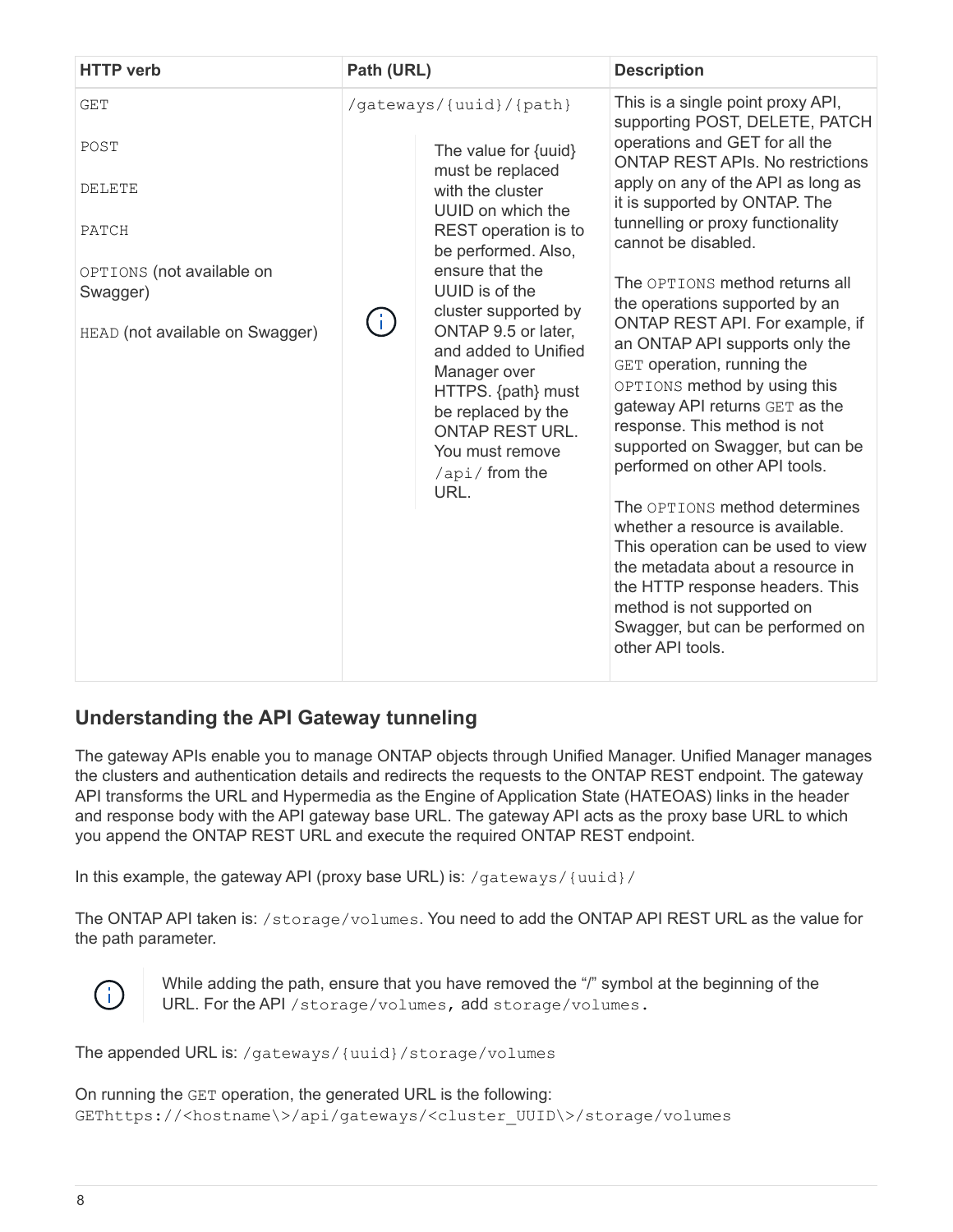The /api tag of the ONTAP REST URL is removed in the appended URL and that for the gateway API is retained.

#### **Sample cURL command**

```
curl -X GET "https://<hostname>/api/gateways/1cd8a442-86d1-11e0-ae1c-
9876567890123/storage/volumes" -H "accept: application/hal+json" -H
"Authorization: Basic <Base64EncodedCredentials>"
```
The API returns the list of storage volumes in that cluster. The response format is the same as you receive when you run the same API from ONTAP. The status codes returned are the ONTAP REST status codes.

## **Setting API scope**

All APIs have a context set within the scope of the cluster. APIs that operate on the basis of storage VMs also have the cluster as the scope, that is, the API operations are performed on a particular storage VM within a managed cluster. When you run the /qateways/ $\{uuid\}/\{path\}$  API, ensure that you enter the cluster UUID (Unified Manager datasource UUID) for the cluster on which you run the operation. For setting the context to a particular storage VM within that cluster, enter the storage VM key as the X-Dot-SVM-UUID parameter or the storage VM name as the X-Dot-SVM-Name parameter. The parameter is added as the filter in the string header and the operation is run within the scope of that storage VM inside that cluster.

### **Sample cURL command**

```
curl -X GET "https://<hostname>/api/gateways/e4f33f90-f75f-11e8-9ed9-
00a098e3215f/storage/volume" -H "accept: application/hal+json" -H "X-Dot-
SVM-UUID: d9c33ec0-5b61-11e9-8760-00a098e3215f"
-H "Authorization: Basic <Base64EncodedCredentials>"
```
For more information about using ONTAP REST APIs, see the ONTAP REST API Developers Guide.

[ONTAP REST API Automation](https://docs.netapp.com/us-en/ontap-automation/index.html)

## <span id="page-10-0"></span>**Performing administrative tasks**

You can use the APIs under the administration category to modify backup settings, verify the backup file information and cluster certificates, and also manage ONTAP clusters as Active IQ Unified Manager datasources.



You must have the Application Administrator role for running these operations. You can also use the Unified Manager web UI for configuring these settings.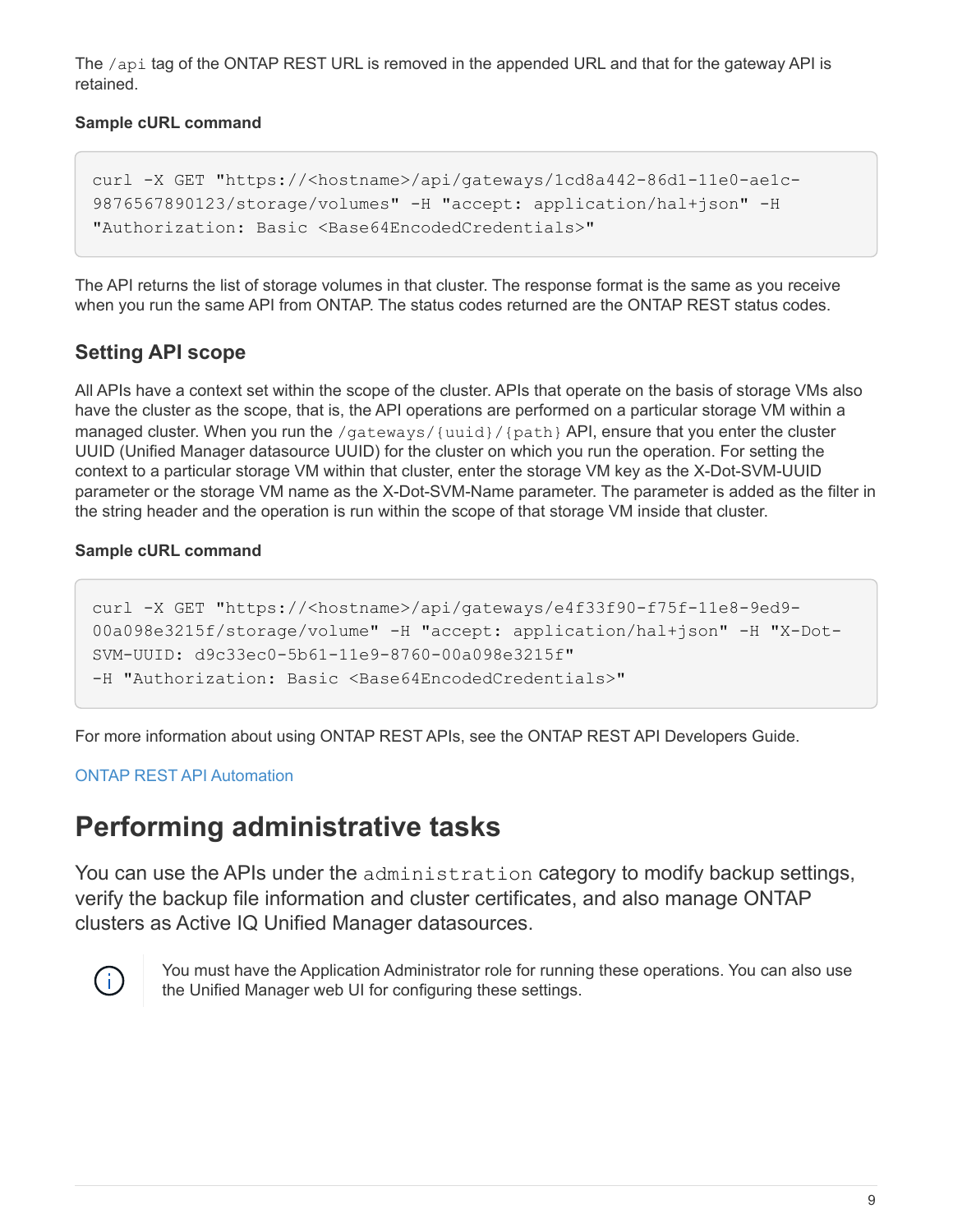| <b>HTTP</b> verb    | Path                                             | <b>Description</b>                                                                                                                                                                                                                                                                                               |
|---------------------|--------------------------------------------------|------------------------------------------------------------------------------------------------------------------------------------------------------------------------------------------------------------------------------------------------------------------------------------------------------------------|
| <b>GET</b><br>PATCH | /admin/backup-settings<br>/admin/backup-settings | You can use the GET method to<br>view the settings of the backup<br>schedule configured in Unified<br>Manager by default. You can verify                                                                                                                                                                         |
|                     |                                                  | the following:                                                                                                                                                                                                                                                                                                   |
|                     |                                                  | • Whether the schedule is<br>enabled or disabled                                                                                                                                                                                                                                                                 |
|                     |                                                  | • Frequency of the backup<br>scheduled (daily or weekly)                                                                                                                                                                                                                                                         |
|                     |                                                  | • Time of the backup                                                                                                                                                                                                                                                                                             |
|                     |                                                  | • Maximum number of backup<br>files that should be retained in<br>the application                                                                                                                                                                                                                                |
|                     |                                                  | The time of the backup is in server<br>time zone.                                                                                                                                                                                                                                                                |
|                     |                                                  | The database backup settings are<br>available on Unified Manager by<br>default, and you cannot create a<br>backup schedule. However, you<br>can use the PATCH method to<br>modify the default settings.                                                                                                          |
| GET                 | /admin/backup-file-info                          | A backup dump file is generated<br>every time the backup schedule is<br>modified for Unified Manager. You<br>can use this method to verify<br>whether the backup file is<br>generated according to the<br>modified backup settings, and<br>whether the information on the file<br>matches the modified settings. |
| GET                 | /admin/datasource-<br>certificate                | You can use this method to view<br>the datasource (cluster) certificate<br>from the trust store. Validating the<br>certificate is required before adding<br>an ONTAP cluster as a Unified<br>Manager datasource.                                                                                                 |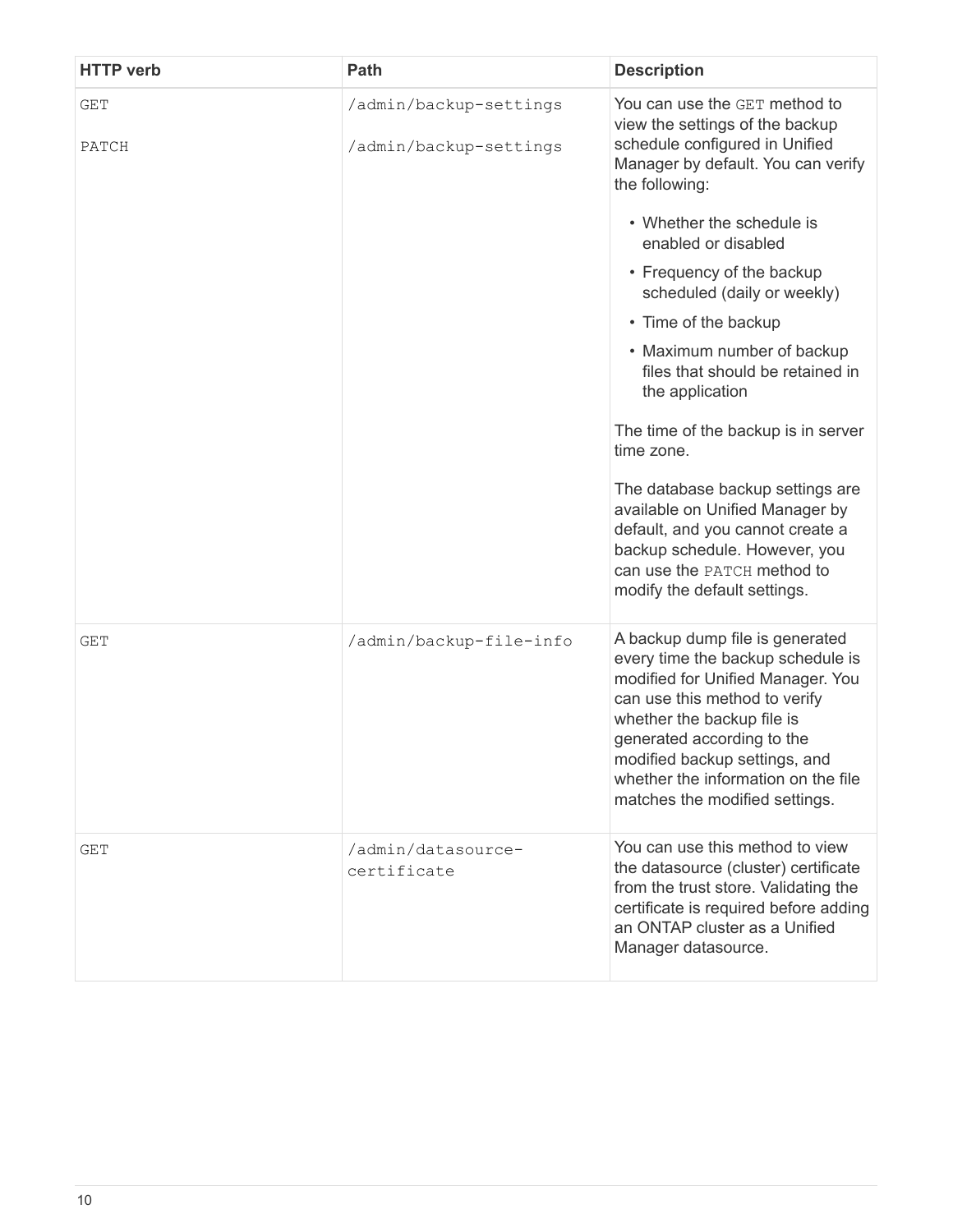| <b>HTTP</b> verb | <b>Path</b>                     | <b>Description</b>                                                                                                          |
|------------------|---------------------------------|-----------------------------------------------------------------------------------------------------------------------------|
| GET              | /admin/datasources/cluster<br>S | You can use the GET method to<br>retrieve the details of the                                                                |
| POST             | /admin/datasources/cluster      | datasources (ONTAP clusters)<br>managed by Unified Manager.                                                                 |
| PATCH            | $s$ /{key}                      | You can also add a new cluster to                                                                                           |
| DELETE           |                                 | Unified Manager as a datasource.<br>For adding a cluster, you must<br>know its host name, user name,<br>and password.       |
|                  |                                 | For modifying and deleting a<br>cluster managed as a datasource<br>by Unified Manager, use the<br><b>ONTAP cluster key.</b> |

## <span id="page-12-0"></span>**Managing users**

You can use the APIs in the security category to control user access to selected cluster objects in Active IQ Unified Manager. You can add local users or database users. You can also add remote users or groups that belong to an authentication server. Based on the privileges of the roles that you assign to the users, they can manage the storage objects or view the data in Unified Manager.



You must have the Application Administrator role for running these operations. You can also use the Unified Manager web UI for configuring these settings.

The APIs under the security category use the users parameter, that is the user name, and not the key parameter as the unique identifier for the user entity.

| <b>HTTP</b> verb | Path            | <b>Description</b>                                                                                                                                                                        |  |
|------------------|-----------------|-------------------------------------------------------------------------------------------------------------------------------------------------------------------------------------------|--|
| GET              | /security/users | You can use these methods to get<br>the details of users or add new                                                                                                                       |  |
| POST             | /security/users | user to Unified Manager.                                                                                                                                                                  |  |
|                  |                 | You can add specific roles to the<br>users based on their user types.<br>While adding users, you must<br>provide passwords for the local<br>user, maintenance user, and<br>database user. |  |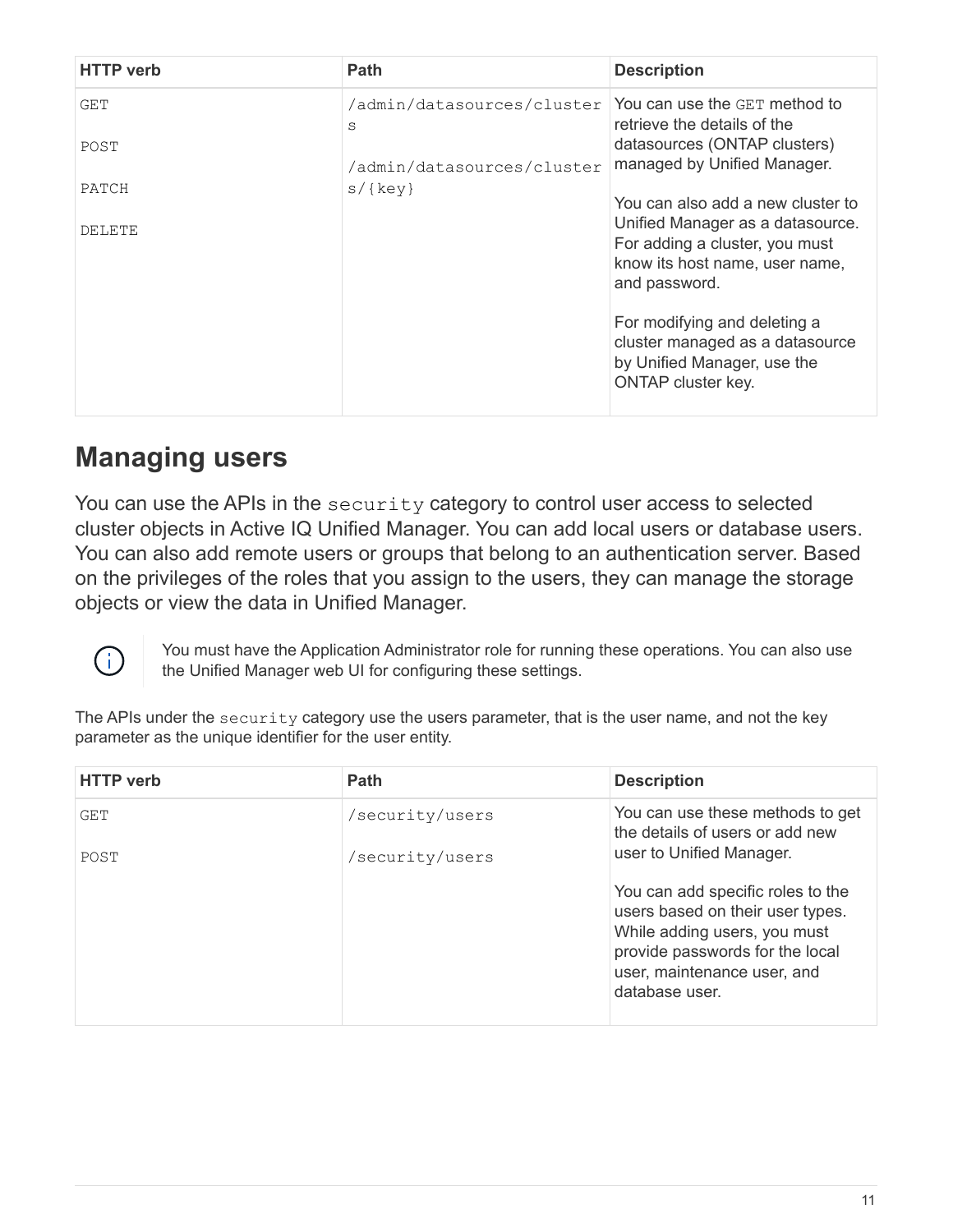| <b>HTTP</b> verb | <b>Path</b>            | <b>Description</b>                                                                                         |
|------------------|------------------------|------------------------------------------------------------------------------------------------------------|
| GET              | /security/users/{name} | The GET method enables you to<br>retrieve all the details of a user,                                       |
| PATCH            |                        | such as the name, email address,<br>role, authorization type. The                                          |
| DELETE.          |                        | PATCH method enables you to<br>update the details. The DELETE<br>method enables you to remove the<br>user. |
|                  |                        |                                                                                                            |

## <span id="page-13-0"></span>**Viewing performance metrics**

Active IQ Unified Manager provides you with a set of APIs under the /datacenter category that enable you to view the performance data of your clusters and storage objects in a data center. These APIs retrieve the performance data of the different storage objects such as clusters, nodes, LUNs, volumes, aggregates, storage VMs, FC interfaces, FC ports, Ethernet ports, and IP interfaces.

The /metrics and /analytics APIs give different views of the performance metrics, using which, you can drill down to different levels of details for the following storage objects in your data center:

- clusters
- nodes
- storage VMs
- aggregates
- volumes
- LUNs
- FC interfaces
- FC ports
- Ethernet ports
- IP interfaces

The following table draws a comparison between the /metrics and /analytics APIs with respect to the particulars of the performance data retrieved.

| <b>Metrics</b>                                                                                                                                                                                                                              | <b>Analytics</b>                                                                                                                                                                                                          |
|---------------------------------------------------------------------------------------------------------------------------------------------------------------------------------------------------------------------------------------------|---------------------------------------------------------------------------------------------------------------------------------------------------------------------------------------------------------------------------|
| Performance details for a single object. For example,<br>the<br>/datacenter/cluster/clusters/{key}/metr<br>ics API requires the cluster key to be entered as the<br>path parameter for retrieving the metrics for that<br>specific cluster. | Performance details for multiple objects of the same<br>type in a data center. For example, the<br>datacenter/cluster/clusters/analytics<br>API retrieves the collective metrics of all the clusters<br>in a data center. |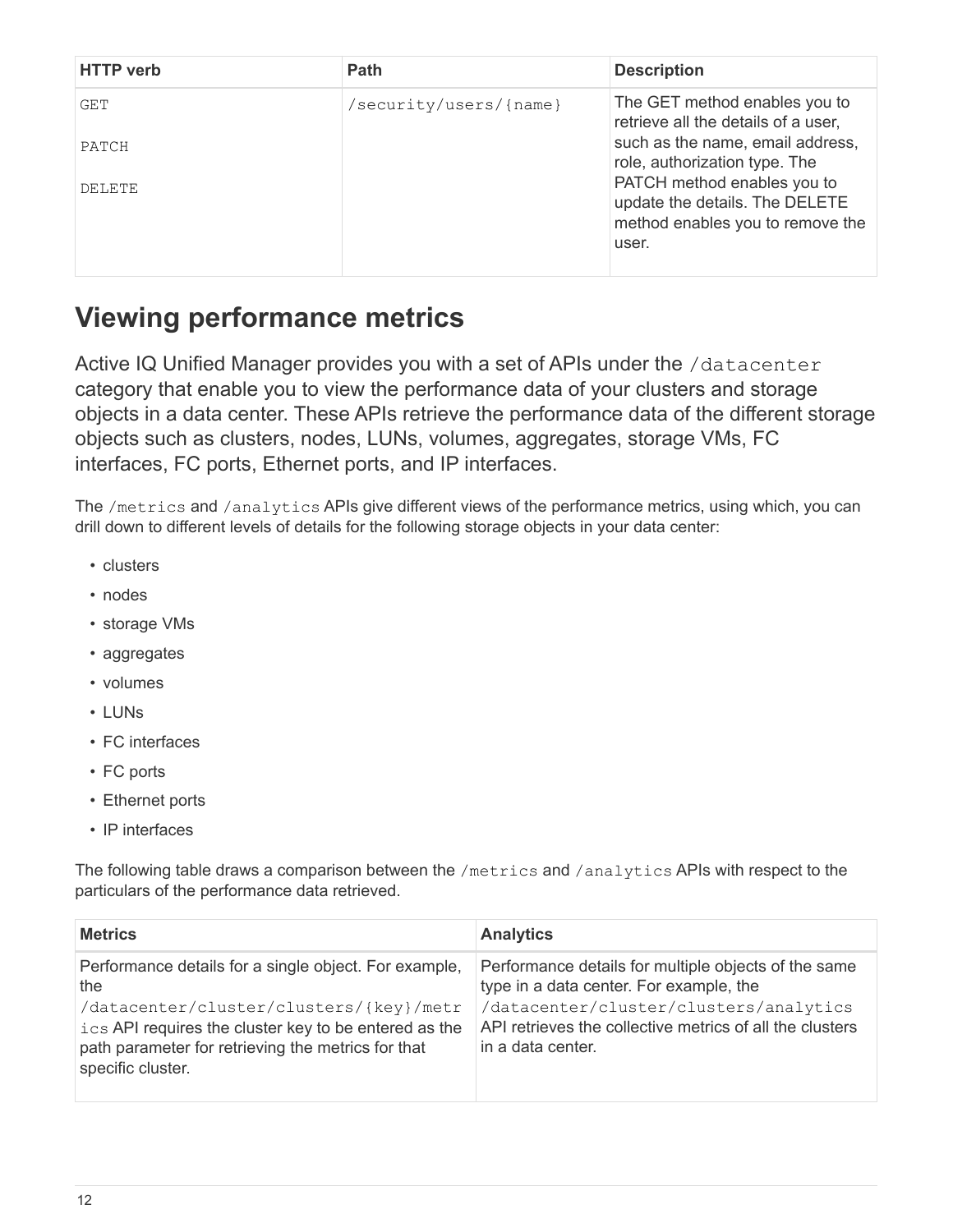| <b>Metrics</b>                                                                                         | <b>Analytics</b>                                                                                                                 |
|--------------------------------------------------------------------------------------------------------|----------------------------------------------------------------------------------------------------------------------------------|
| Performance metrics sample for a storage object<br>based on the time interval parameter for retrieval. | The high-level aggregated value of performance for a<br>certain type of storage object for a certain period<br>(above 72 hours). |
| Basic details of the object are retrieved, such as<br>details of a node or cluster.                    | No specific details are retrieved.                                                                                               |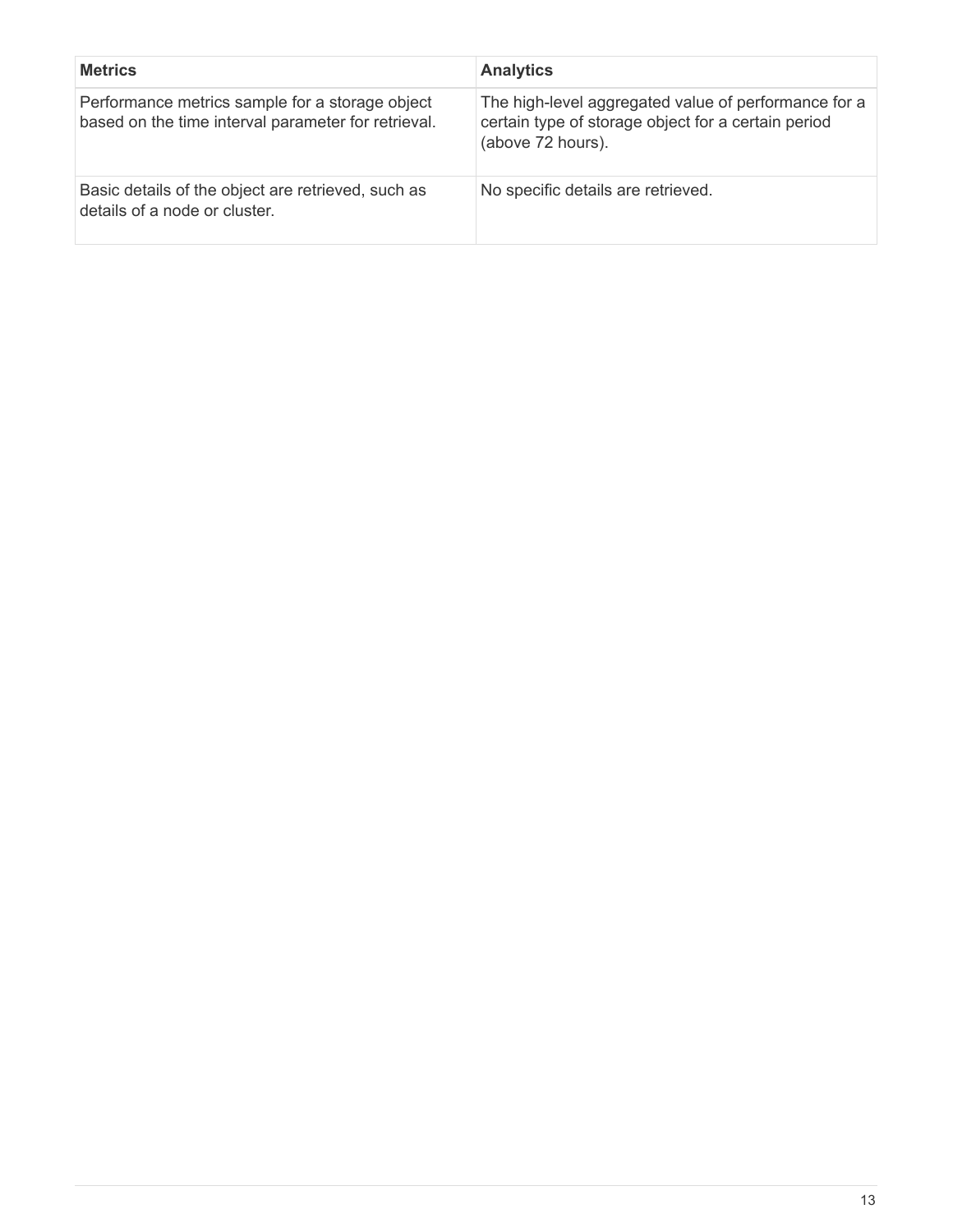| <b>Metrics</b>                                                                                                                                                                                                                                                                       |                                                                                                                                                                                                                                                                                                                                                                                                                                                                                                                                                                 | <b>Analytics</b>                                                                                                                                                                                                                                                                                                                                                                                                                                                                                                                                                                                                                                                                                |  |
|--------------------------------------------------------------------------------------------------------------------------------------------------------------------------------------------------------------------------------------------------------------------------------------|-----------------------------------------------------------------------------------------------------------------------------------------------------------------------------------------------------------------------------------------------------------------------------------------------------------------------------------------------------------------------------------------------------------------------------------------------------------------------------------------------------------------------------------------------------------------|-------------------------------------------------------------------------------------------------------------------------------------------------------------------------------------------------------------------------------------------------------------------------------------------------------------------------------------------------------------------------------------------------------------------------------------------------------------------------------------------------------------------------------------------------------------------------------------------------------------------------------------------------------------------------------------------------|--|
| Accumulated counters, such as minimum, maximum,<br>95th percentile, and the average performance values<br>over a period of time are retrieved for a single object,<br>such as read, write, total, and other counters. For<br>example, the<br>/datacenter/cluster/nodes/{key}/metrics |                                                                                                                                                                                                                                                                                                                                                                                                                                                                                                                                                                 | A single aggregated value is displayed for all the<br>objects of the same type. For example, the<br>/datacenter/cluster/nodes/analytics API<br>retrieves the following values (among others) for all<br>the nodes:                                                                                                                                                                                                                                                                                                                                                                                                                                                                              |  |
| a node:                                                                                                                                                                                                                                                                              | API retrieves the following details (among others) for                                                                                                                                                                                                                                                                                                                                                                                                                                                                                                          | $\{$<br>"iops": 1.7471,                                                                                                                                                                                                                                                                                                                                                                                                                                                                                                                                                                                                                                                                         |  |
|                                                                                                                                                                                                                                                                                      | The 95 percentile in the summary value<br>indicates that 95% of the samples<br>collected for the period have a counter<br>value less than the value specified as<br>the 95 percentile.                                                                                                                                                                                                                                                                                                                                                                          | "latency": 60.0933,<br>"throughput": 5548.4678,<br>"utilization percent":<br>4.8569,<br>"period": $72,$<br>"performance capacity": {                                                                                                                                                                                                                                                                                                                                                                                                                                                                                                                                                            |  |
| $\{$<br>0,<br>0,                                                                                                                                                                                                                                                                     | " $i$ ops": {<br>"local": $\{$<br>"other": 100.53,<br>"read": 100.53,<br>"total": 100.53,<br>"write": 100.53<br>$\}$ ,<br>"other": 100.53,<br>"read": 100.53,<br>"total": 100.53,<br>"write": 100.53<br>$\}$ ,<br>"latency": {<br>"other": 100.53,<br>"read": 100.53,<br>"total": 100.53,<br>"write": 100.53<br>$\}$ ,<br>"performance capacity": {<br>"available iops percent":<br>"free percent": 0,<br>"system workload percent":<br>"used percent": 0,<br>"user workload percent": 0<br>$\}$ ,<br>"throughput": {<br>"other": 100.53,<br>"read": $100.53$ , | "used percent": 5.475,<br>"available iops percent":<br>168350<br>$\}$ ,<br>"node": $\{$<br>"key": "37387241-8b57-11e9-<br>$8974 -$<br>00a098e0219a:type=cluster node, uui<br>d=95f94e8d-8b4e-11e9-8974-<br>00a098e0219a",<br>"uuid": "95f94e8d-8b4e-<br>11e9-8974-00a098e0219a",<br>"name": "ocum-infinity-01",<br>" links": $\{$<br>"self": {<br>"href":<br>"/api/datacenter/cluster/nodes/373<br>87241-8b57-11e9-8974-<br>00a098e0219a:type=cluster node, uui<br>d=95f94e8d-8b4e-11e9-8974-<br>00a098e0219a"<br>$\}$ ,<br>"cluster": {<br>"key": "37387241-8b57-11e9-<br>$8974 -$<br>00a098e0219a:type=cluster,uuid=373<br>87241-8b57-11e9-8974-<br>00a098e0219a",<br>"uuid": "37387241-8b57- |  |
| 14                                                                                                                                                                                                                                                                                   | "total": 100.53,<br>"write": 100.53<br>$\}$ ,                                                                                                                                                                                                                                                                                                                                                                                                                                                                                                                   | 11e9-8974-00a098e0219a",<br>" $name$ ": " $ocum-infinity$ ",<br>" links": {                                                                                                                                                                                                                                                                                                                                                                                                                                                                                                                                                                                                                     |  |
|                                                                                                                                                                                                                                                                                      |                                                                                                                                                                                                                                                                                                                                                                                                                                                                                                                                                                 |                                                                                                                                                                                                                                                                                                                                                                                                                                                                                                                                                                                                                                                                                                 |  |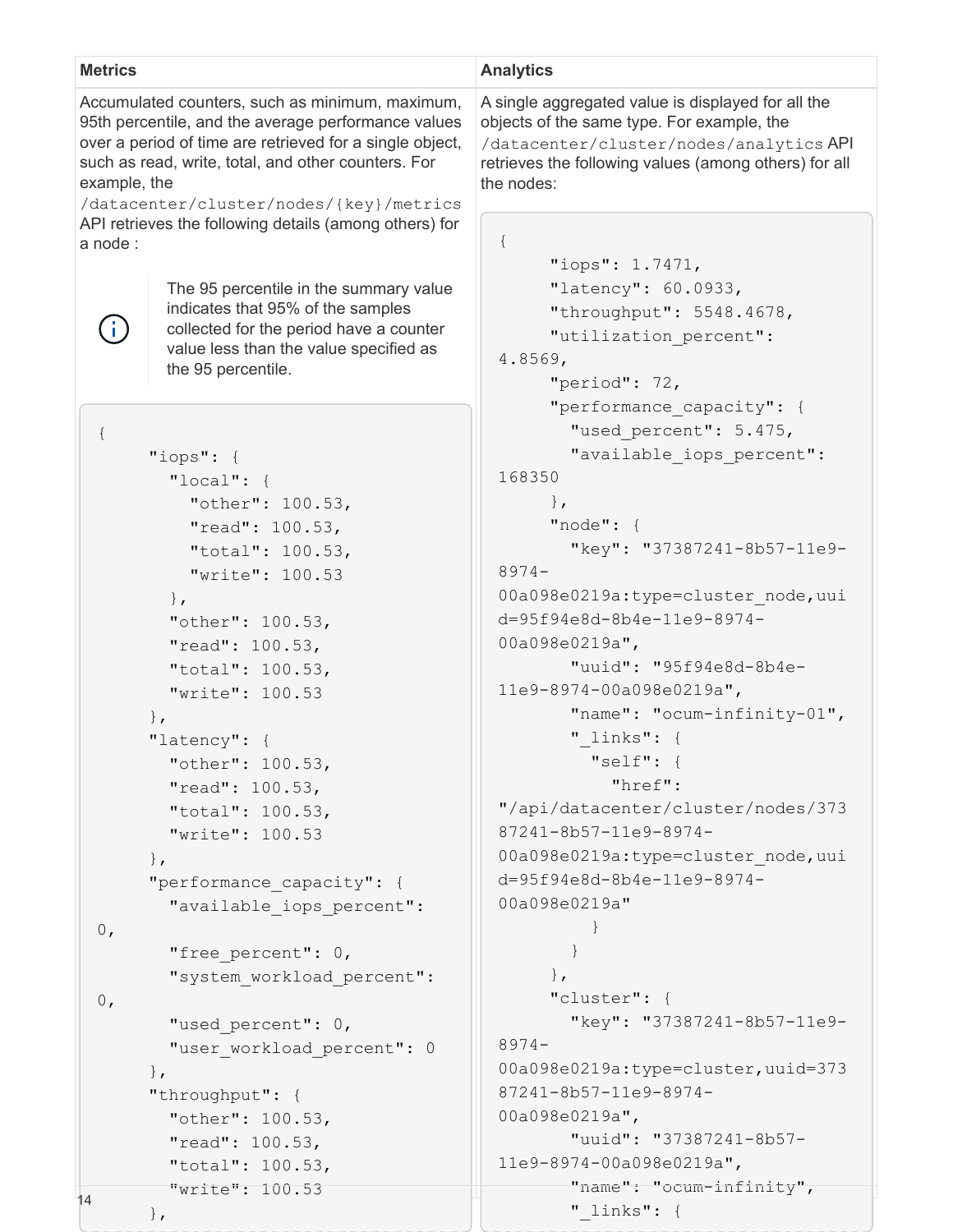| <b>Metrics</b>                                                                                                                                                                                                                                                                                                           | <b>Analytics</b>                                                                                                         |
|--------------------------------------------------------------------------------------------------------------------------------------------------------------------------------------------------------------------------------------------------------------------------------------------------------------------------|--------------------------------------------------------------------------------------------------------------------------|
| The time range and sample data is based on the<br>following schedule: The time range for the data.<br>Examples can be 1h, 12h, 1d, 2d, 3d, 15d, 1w, 1m,<br>2m, 3m, 6m. You get 1 hour samples if the range is<br>more than 3 days (72 hr) else it is 5 minutes samples.<br>The period for each time range is as follows: | Above 72 hours. The duration over which this sample<br>is calculated are represented in the ISO-8601<br>standard format. |
| • 1h: Metrics over the most recent hour sampled<br>over 5 minutes.                                                                                                                                                                                                                                                       |                                                                                                                          |
| • 12h: Metrics over the most recent 12 hours<br>sampled over 5 minutes.                                                                                                                                                                                                                                                  |                                                                                                                          |
| • 1d: Metrics over the most recent day sampled<br>over 5 minutes.                                                                                                                                                                                                                                                        |                                                                                                                          |
| • 2d: Metrics over the most recent 2 days sampled<br>over 5 minutes.                                                                                                                                                                                                                                                     |                                                                                                                          |
| • 3d: Metrics over the most recent 3 days sampled<br>over 5 minutes.                                                                                                                                                                                                                                                     |                                                                                                                          |
| • 15d: Metrics over the most recent 15 days<br>sampled over 1 hour.                                                                                                                                                                                                                                                      |                                                                                                                          |
| • 1w: Metrics over the most recent week sampled<br>over 1 hour.                                                                                                                                                                                                                                                          |                                                                                                                          |
| • 1m: Metrics over the most recent month sampled<br>over 1 hour.                                                                                                                                                                                                                                                         |                                                                                                                          |
| • 2m: Metrics over the most recent 2 months<br>sampled over 1 hour.                                                                                                                                                                                                                                                      |                                                                                                                          |
| • 3m: Metrics over the most recent 3 months<br>sampled over 1 hour.                                                                                                                                                                                                                                                      |                                                                                                                          |
| • 6m: Metrics over the most recent 6 months<br>sampled over 1 hour.                                                                                                                                                                                                                                                      |                                                                                                                          |
| Available values : 1h, 12h, 1d, 2d, 3d, 15d, 1w,<br>1m, 2m, 3m, 6m                                                                                                                                                                                                                                                       |                                                                                                                          |
| Default value: 1h                                                                                                                                                                                                                                                                                                        |                                                                                                                          |
|                                                                                                                                                                                                                                                                                                                          |                                                                                                                          |

},

The following table describes the /metrics and /analytics APIs in details.



The IOPS and performance metrics returned by these APIs are double values, for example 100.53. Filtering these float values by the pipe (|) and wildcard (\*) characters is not supported.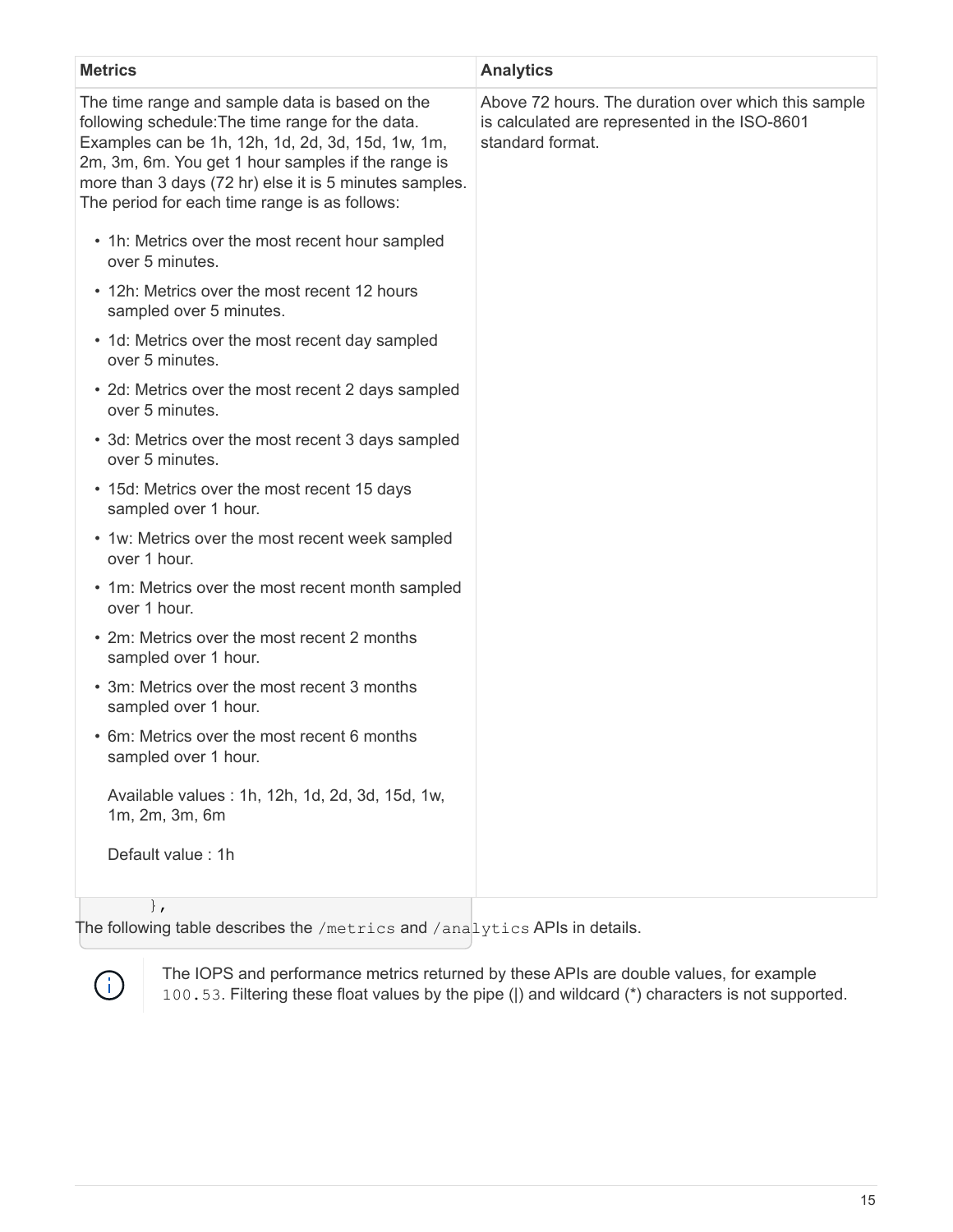| <b>HTTP Verb</b> | Path                                             | <b>Description</b>                                                                                                                                                                                                                                                                                                                                    |
|------------------|--------------------------------------------------|-------------------------------------------------------------------------------------------------------------------------------------------------------------------------------------------------------------------------------------------------------------------------------------------------------------------------------------------------------|
| <b>GET</b>       | /datacenter/cluster/cluste<br>rs/{key}/metrics   | Retrieves performance data<br>(sample and summary) for a cluster<br>specified by the input parameter of<br>the cluster key. Information, such<br>as the cluster key and UUID, time<br>range, IOPS, throughput, and the<br>number of samples is returned.                                                                                              |
| <b>GET</b>       | /datacenter/cluster/cluste<br>rs/analytics       | Retrieves high-level performance<br>metrics for all the clusters in a data<br>center. You can filter your results<br>based on the required criteria.<br>Values, such as aggregated IOPS,<br>throughput, and the period of<br>collection (in hours) are returned.                                                                                      |
| <b>GET</b>       | /datacenter/cluster/nodes/<br>{key}/metrics      | Retrieves performance data<br>(sample and summary) for a node<br>specified by the input parameter of<br>the node key. Information, such as<br>the node UUID, time range,<br>summary of the IOPS, throughput,<br>latency, and performance, the<br>number of samples collected, and<br>percentage utilized is returned.                                 |
| <b>GET</b>       | /datacenter/cluster/nodes/<br>analytics          | Retrieves high-level performance<br>metrics for all the nodes in a data<br>center. You can filter your results<br>based on the required criteria.<br>Information, such as node and<br>cluster keys, and values, such as<br>aggregated IOPS, throughput, and<br>the period of collection (in hours)<br>are returned.                                   |
| <b>GET</b>       | /datacenter/storage/aggreg<br>ates/{key}/metrics | Retrieves performance data<br>(sample and summary) for an<br>aggregate specified by the input<br>parameter of the aggregate key.<br>Information, such as the time<br>range, summary of the IOPS,<br>latency, throughput, and<br>performance capacity, the number<br>of samples collected for each<br>counter, and percentage utilized is<br>returned. |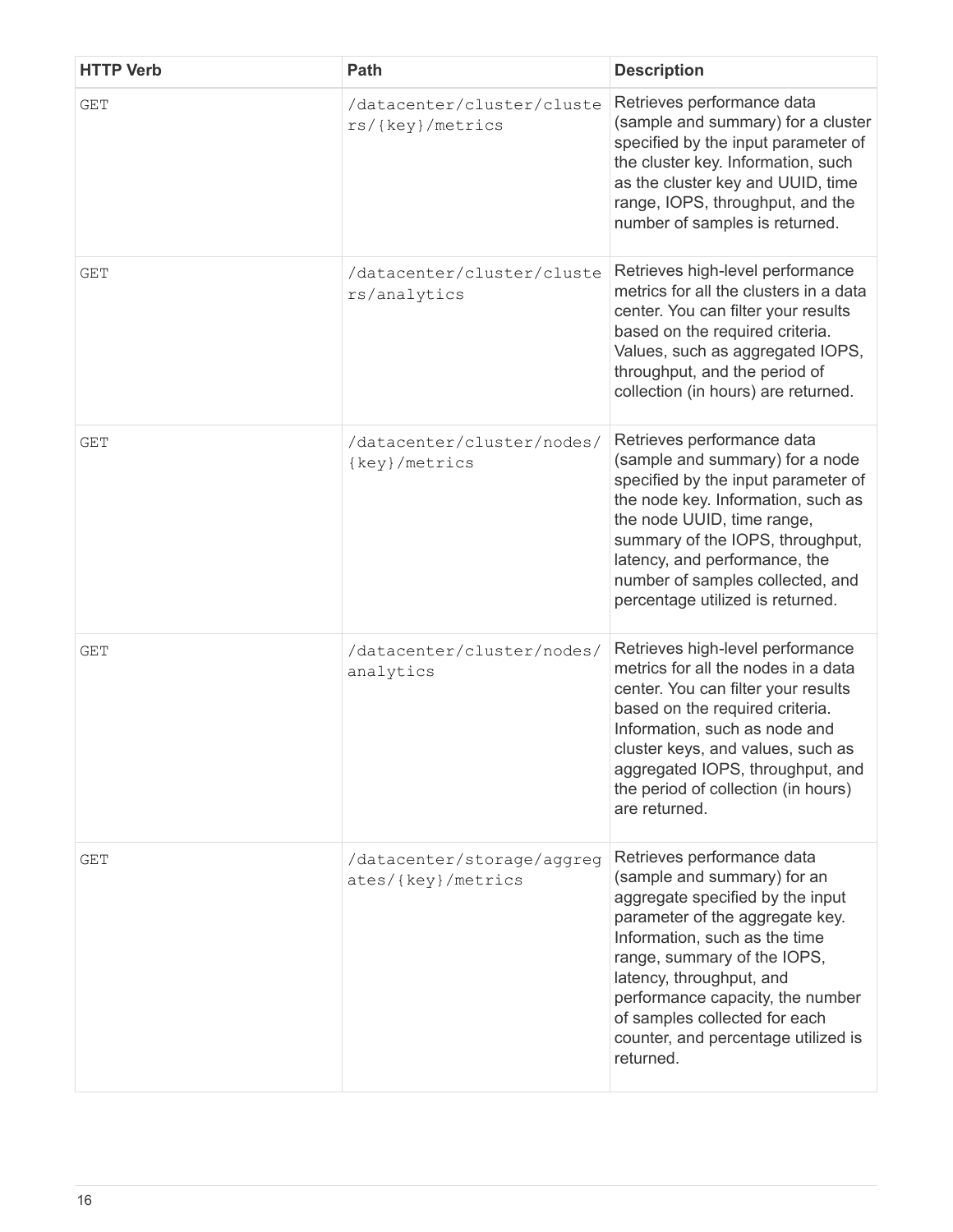| <b>HTTP Verb</b> | Path                                                                                        | <b>Description</b>                                                                                                                                                                                                                                                                                                                                                               |
|------------------|---------------------------------------------------------------------------------------------|----------------------------------------------------------------------------------------------------------------------------------------------------------------------------------------------------------------------------------------------------------------------------------------------------------------------------------------------------------------------------------|
| <b>GET</b>       | /datacenter/storage/aggreg<br>ates/analytics                                                | Retrieves high-level performance<br>metrics for all the aggregates in a<br>data center. You can filter your<br>results based on the required<br>criteria. Information, such as<br>aggregate and cluster keys, and<br>values, such as aggregated IOPS,<br>throughput, and the period of<br>collection (in hours) are returned.                                                    |
| <b>GET</b>       | /datacenter/storage/luns/{<br>key}/metrics<br>/datacenter/storage/volume<br>s/{key}/metrics | Retrieves performance data<br>(sample and summary) for a LUN<br>or a file share (volume) specified by<br>the input parameter of the LUN or<br>volume key. Information, such as<br>the summary of the minimum,<br>maximum, and average of the read,<br>write, and total IOPS, latency, and<br>throughput, and the number of<br>samples collected for each counter<br>is returned. |
| <b>GET</b>       | /datacenter/storage/luns/a<br>nalytics<br>/datacenter/storage/volume<br>s/analytics         | Retrieves high-level performance<br>metrics for all the LUNs or volumes<br>in a data center. You can filter your<br>results based on the required<br>criteria. Information, such as<br>storage VM and cluster keys, and<br>values, such as aggregated IOPS,<br>throughput, and the period of<br>collection (in hours) are returned.                                              |
| GET              | /datacenter/svm/svms/{key}<br>/metrics                                                      | Retrieves performance data<br>(sample and summary) for a<br>storage VM specified by the input<br>parameter of the storage VM key.<br>Summary of the IOPS based on<br>each supported protocol, such as<br>nvmf, fcp, iscsi, and nfs,<br>throughput, latency, and the<br>number of samples collected are<br>returned.                                                              |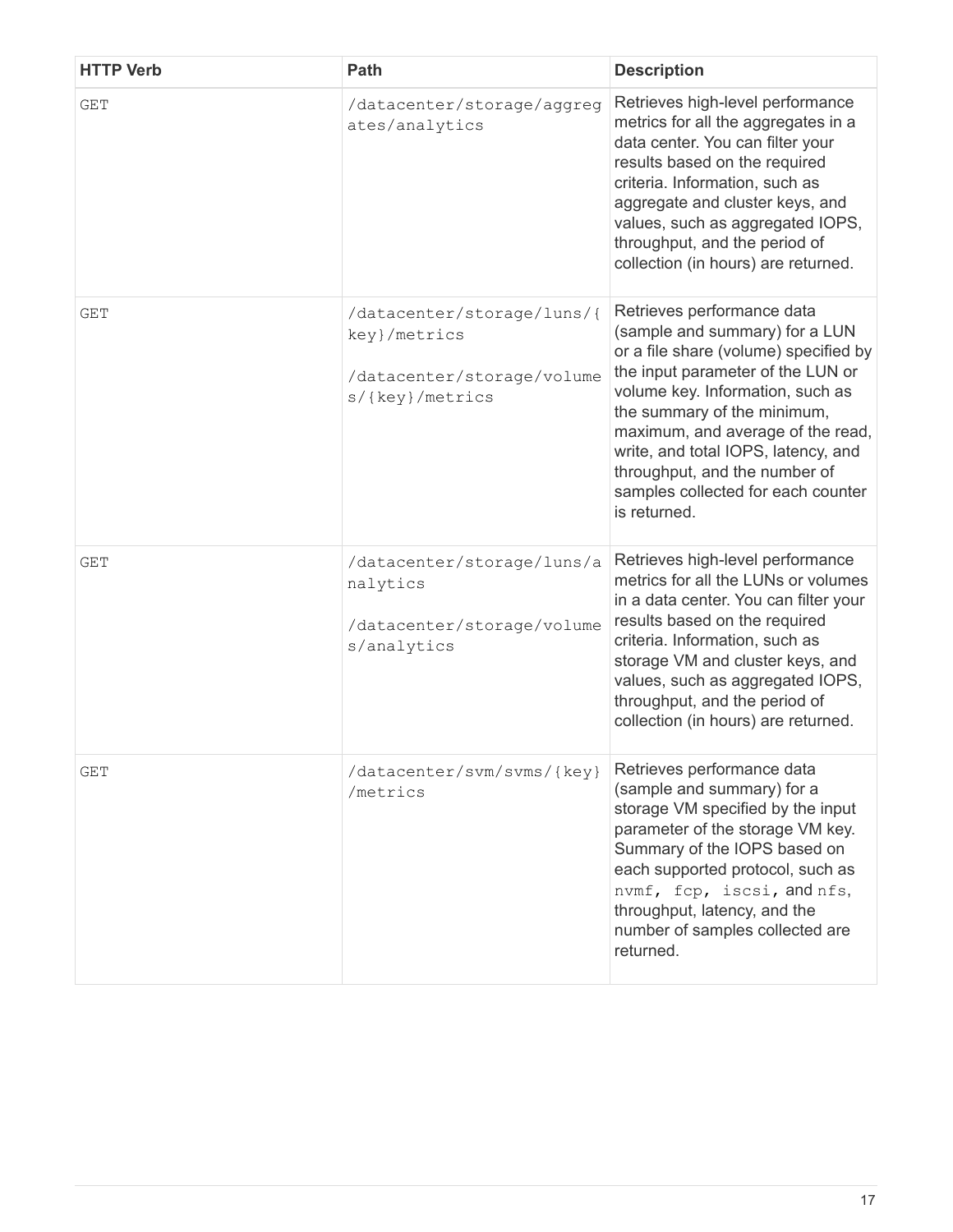| <b>HTTP Verb</b> | Path                                                 | <b>Description</b>                                                                                                                                                                                                                                                                                                                                                                                                                     |
|------------------|------------------------------------------------------|----------------------------------------------------------------------------------------------------------------------------------------------------------------------------------------------------------------------------------------------------------------------------------------------------------------------------------------------------------------------------------------------------------------------------------------|
| <b>GET</b>       | /datacenter/svm/svms/analy<br>tics                   | Retrieves high-level performance<br>metrics for all the storage VMs in a<br>data center. You can filter your<br>results based on the required<br>criteria. Information, such as<br>storage VM UUID, aggregated<br>IOPS, latency, throughput, and the<br>period of collection (in hours) are<br>returned.                                                                                                                               |
| <b>GET</b>       | /datacenter/network/ethern<br>et/ports/{key}/metrics | Retrieves the performance metrics<br>for a specific ethernet port specified<br>by the input parameter of the port<br>key. When an interval (time range)<br>is provided from the supported<br>range, the API returns the<br>accumulated counters, such as<br>minimum, maximum, and the<br>average performance values over<br>the period of time.                                                                                        |
| GET              | /datacenter/network/ethern<br>et/ports/analytics     | Retrieves the high-level<br>performance metrics for all the<br>ethernet ports in your data center<br>environment. Information, such as<br>the cluster and node key and<br>UUID, throughput, period of<br>collection, and utilization percent<br>for the ports is returned. You can<br>filter the result by the available<br>parameters, such as the port key,<br>utilization percent, cluster and node<br>name and UUID, and so forth. |
| GET              | /datacenter/network/fc/int<br>erfaces/{key}/metrics  | Retrieves the performance metrics<br>for a specific network FC interface<br>specified by the input parameter of<br>the interface key. When an interval<br>(time range) is provided from the<br>supported range, the API returns<br>the accumulated counters, such as<br>minimum, maximum, and the<br>average performance values over<br>the period of time.                                                                            |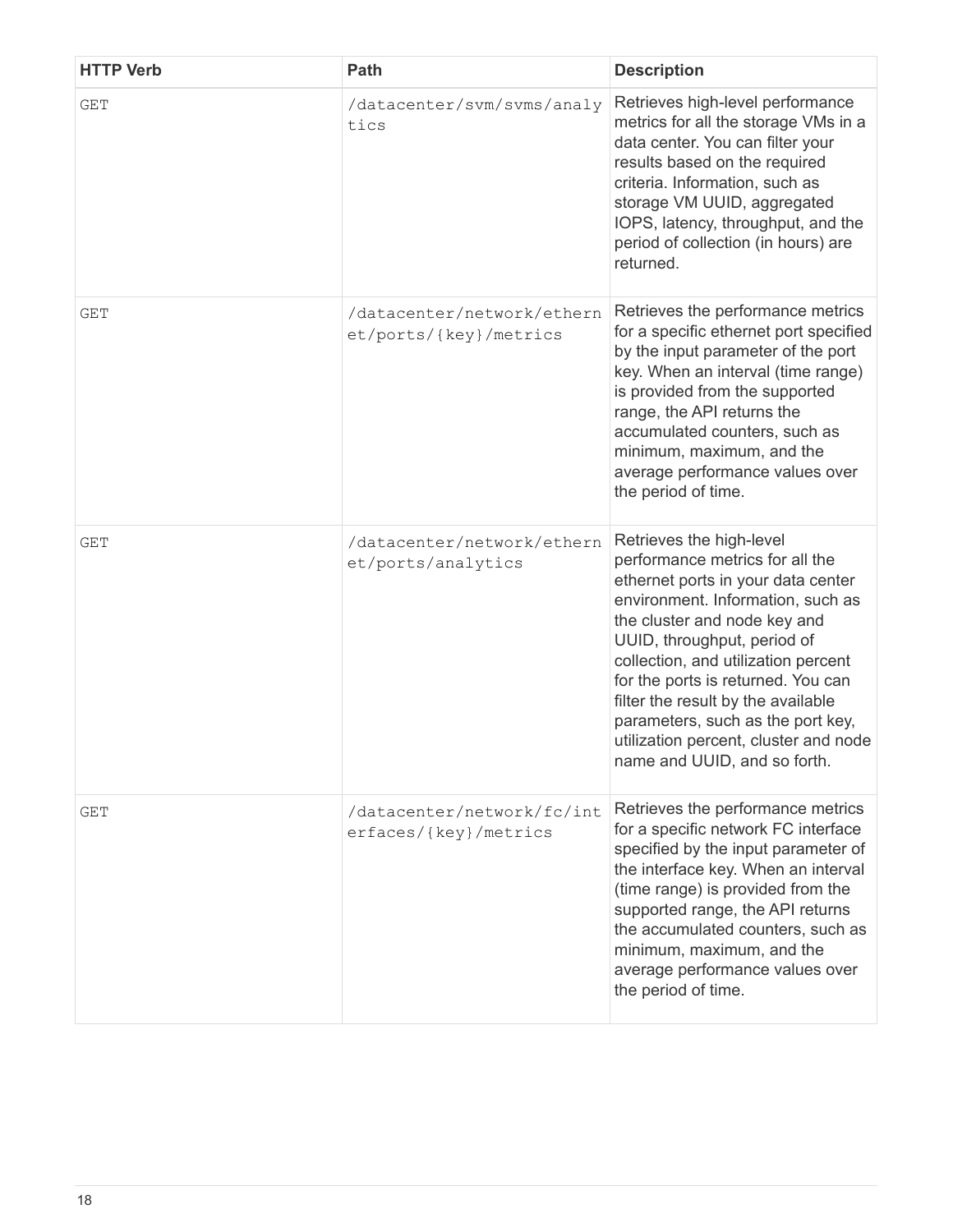| <b>HTTP Verb</b> | Path                                                | <b>Description</b>                                                                                                                                                                                                                                                                                                                                                                                                               |
|------------------|-----------------------------------------------------|----------------------------------------------------------------------------------------------------------------------------------------------------------------------------------------------------------------------------------------------------------------------------------------------------------------------------------------------------------------------------------------------------------------------------------|
| <b>GET</b>       | /datacenter/network/fc/int<br>erfaces/analytics     | Retrieves the high-level<br>performance metrics for all the<br>ethernet ports in your data center<br>environment. Information, such as<br>the cluster and FC interface key<br>and UUID, throughput, IOPS,<br>latency, and storage VM is<br>returned. You can filter the result by<br>the available parameters, such as<br>the cluster and FC interface name<br>and UUID, storage VM, throughput,<br>and so forth.                |
| GET              | /datacenter/network/fc/por<br>ts/{key}/metrics      | Retrieves the performance metrics<br>for a specific FC port specified by<br>the input parameter of the port key.<br>When an interval (time range) is<br>provided from the supported range,<br>the API returns the accumulated<br>counters, such as minimum,<br>maximum, and the average<br>performance values over the period<br>of time.                                                                                        |
| <b>GET</b>       | /datacenter/network/fc/por<br>ts/analytics          | Retrieves the high-level<br>performance metrics for all the FC<br>ports in your data center<br>environment. Information, such as<br>the cluster and node key and<br>UUID, throughput, period of<br>collection, and utilization percent<br>for the ports is returned. You can<br>filter the result by the available<br>parameters, such as the port key,<br>utilization percent, cluster and node<br>name and UUID, and so forth. |
| <b>GET</b>       | /datacenter/network/ip/int<br>erfaces/{key}/metrics | Retrieves the performance metrics<br>for a network IP interface as<br>specified by the input parameter of<br>the interface key. When an interval<br>(time range) is provided from the<br>supported range, the API returns<br>information, such as the number of<br>samples, accumulated counters,<br>throughput, and the number of<br>packets received and transmitted.                                                          |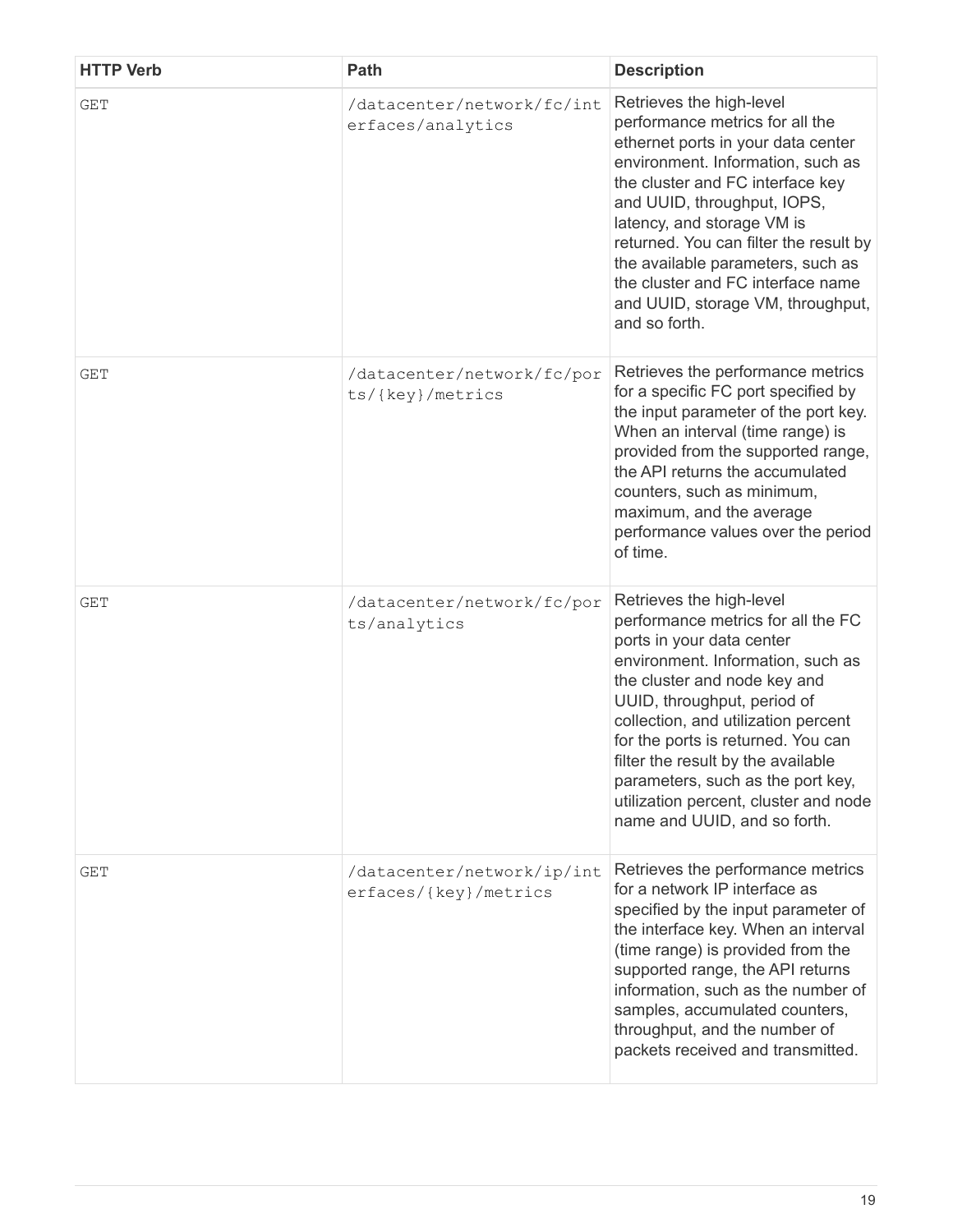| <b>HTTP Verb</b> | Path                                            | <b>Description</b>                                                                                                                                                                                                                                                                                                                                                                                              |
|------------------|-------------------------------------------------|-----------------------------------------------------------------------------------------------------------------------------------------------------------------------------------------------------------------------------------------------------------------------------------------------------------------------------------------------------------------------------------------------------------------|
| GET              | /datacenter/network/ip/int<br>erfaces/analytics | Retrieves the high-level<br>performance metrics for all the<br>network IP interfaces in your data<br>center environment. Information,<br>such as the cluster and IP interface<br>key and UUID, throughput, IOPS,<br>and latency is returned. You can<br>filter the result by the available<br>parameters, such as the cluster<br>and IP interface name and UUID,<br>IOPS, latency, throughput, and so<br>forth. |

## <span id="page-21-0"></span>**Viewing Jobs and system details**

You can use the jobs API under the management-server category to view the execution details of asynchronous operations. The system API under the managementserver category enables you to view the instance details in your Active IQ Unified Manager environment.

## **Viewing Jobs**

In Active IQ Unified Manager, operations, such as adding and modifying resources are performed by synchronous and asynchronous API invocations. Invocations that are scheduled for asynchronous execution can be tracked by a Job object created for that invocation. Each Job object has a unique key for identification. Each Job object returns the Job object URI for you to access and track the progress of the job. You can use this API for retrieving the details of each execution.

By using this API, you can query all the Job objects for you data center, including historical data. Querying all the jobs, by default, returns the details of the last 20 jobs triggered through the web UI and API interface. Use the inbuilt filters to view specific Jobs. You can also use the Job key to query the details of a specific job and run the next set of operations on the resources.

| Category          | <b>HTTP</b> verb | <b>Path</b>                                                                                                              | <b>Description</b>                                                                                                             |
|-------------------|------------------|--------------------------------------------------------------------------------------------------------------------------|--------------------------------------------------------------------------------------------------------------------------------|
| management-server | <b>GET</b>       | /management-<br>server/jobs                                                                                              | Returns the job details of<br>all the jobs. Without any<br>sort order, the last<br>submitted Job object is<br>returned on top. |
| management-server | <b>GET</b>       | /management-<br>server/jobs/{key}<br>Enter the job key of the<br>Job object to view the<br>specific details of that job. | Returns the details of the<br>specific Job object.                                                                             |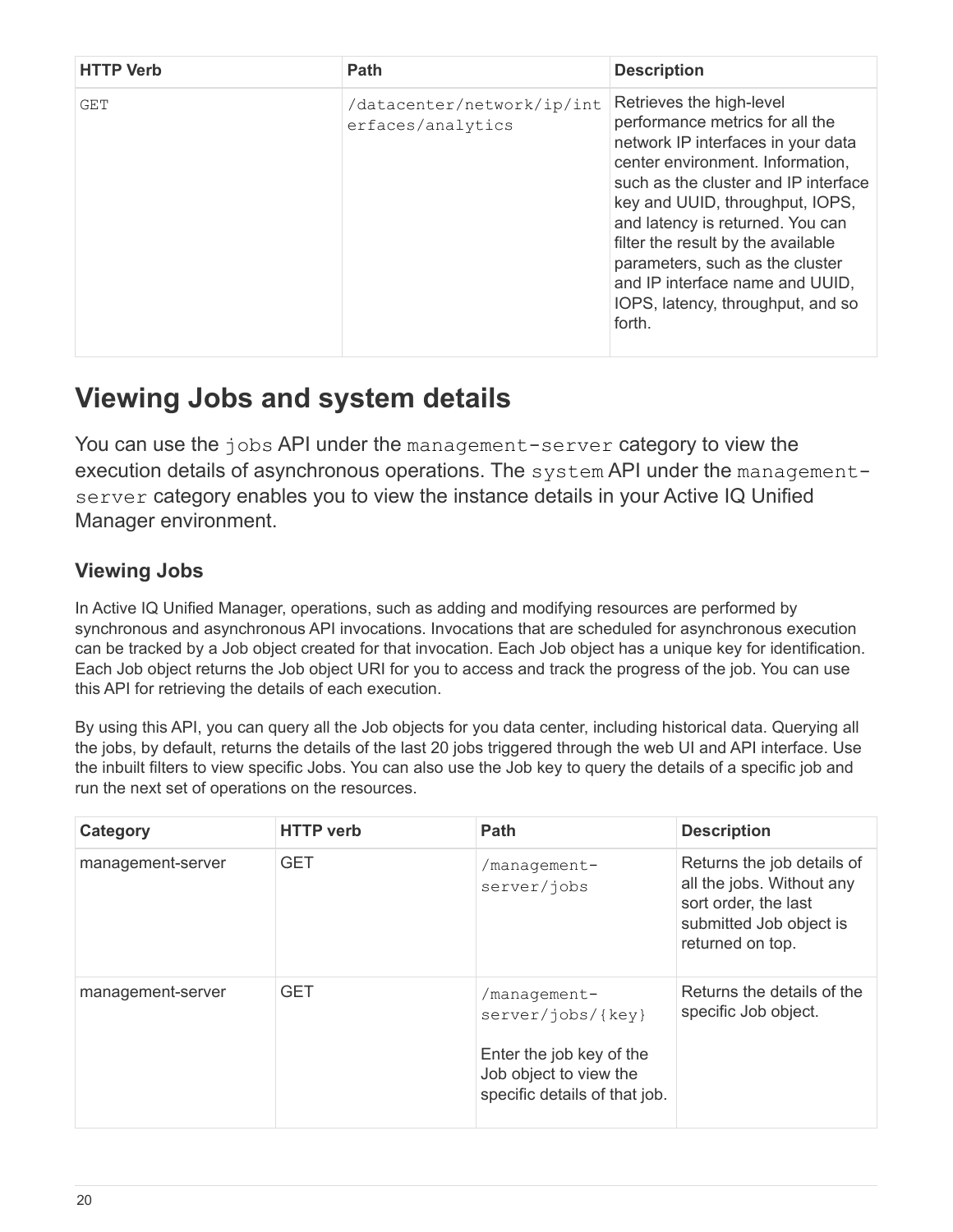## **Viewing system details**

By using the /management-server/system API, you can query the instance-specific details of your Unified Manager environment. The API returns information about the product and services, such as the version of Unified Manager installed on your system, UUID, vendor name, host OS, and the name, description, and status of the services running on the Unified Manager instance.

| Category          | <b>HTTP</b> verb | Path                          | <b>Description</b>                                                                                                                                      |
|-------------------|------------------|-------------------------------|---------------------------------------------------------------------------------------------------------------------------------------------------------|
| management-server | <b>GET</b>       | /manaqement-<br>server/system | No input parameter is<br>required for running this<br>API. The system details of<br>the current Unified<br>Manager instance are<br>returned by default. |

## <span id="page-22-0"></span>**Managing events and alerts**

The events, alerts, and scripts APIs under the management-server category enable you to manage the events, alerts, and the scripts associated with the alerts in your Active IQ Unified Manager environment.

## **Viewing and modifying events**

Unified Manager receives the events that are generated on ONTAP for the clusters monitored and managed by Unified Manager. By using these APIs, you can view the events generated for your clusters, and resolve and update them.

By running the GET method for the /management-server/events API, you can query the events in your data center, including historical data. Use the inbuilt filters, such as name, impact level, impact area, severity, state, resource name, and resource type, to view specific events. The resource type and area parameters return information about the storage object on which the event has occurred, and the impact area returns the information about the issue for which the event is raised, such as availability, capacity, configuration, security, protection, and performance.

By running the PATCH operation for this API, you can enable the resolution workflow for the event. You can assign an event to yourself or another user and acknowledge the receipt of the event. On performing the steps on the resources to resolve the issue that triggered the event, you can use this API to mark the event as resolved.

For more information about events, see [Managing events](https://docs.netapp.com/us-en/active-iq-unified-manager-910/events/concept_manage_events.html)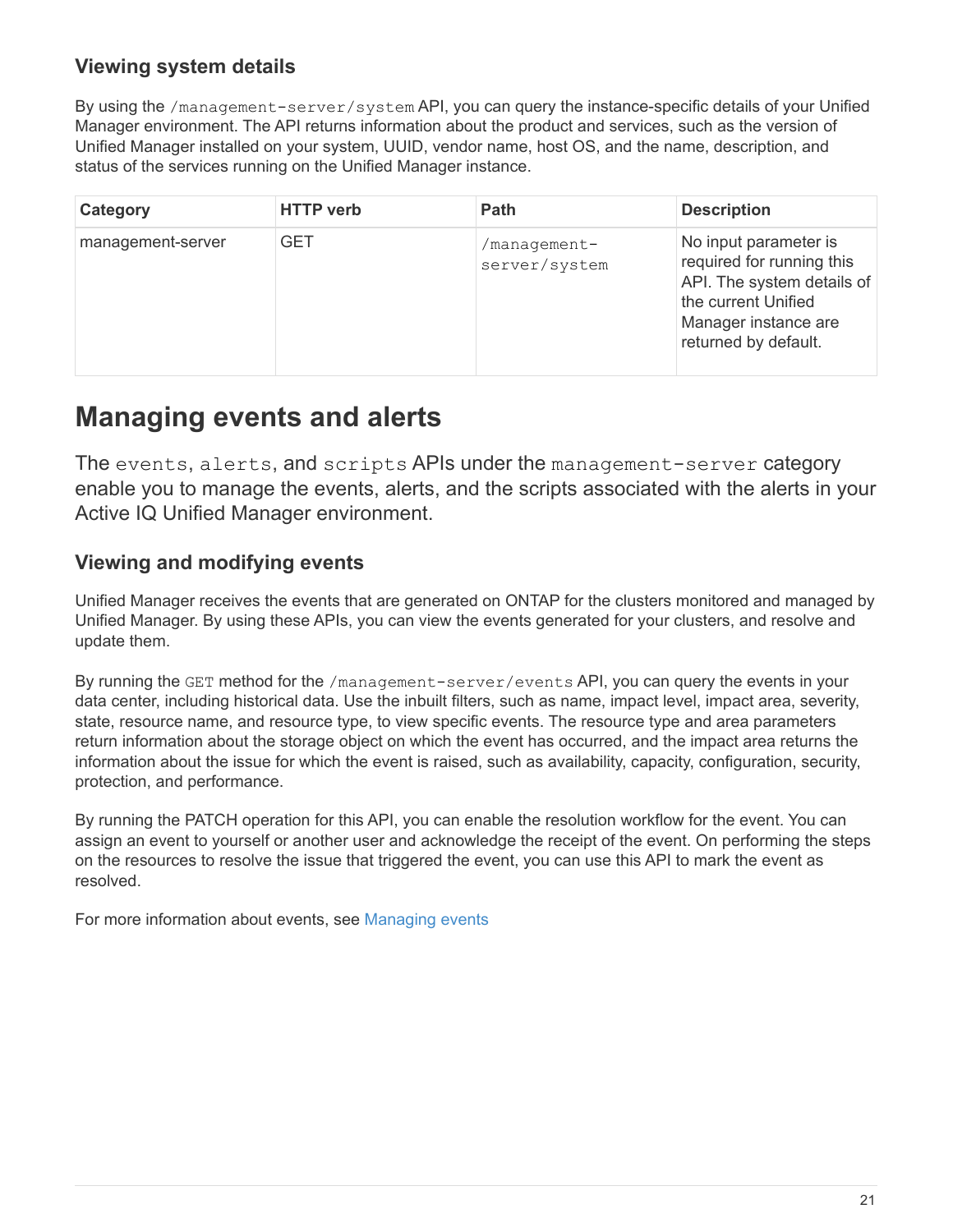| Category          | <b>HTTP</b> verb | Path                                                                 | <b>Description</b>                                                                                                                                                                                                                                                                                                                                                                   |
|-------------------|------------------|----------------------------------------------------------------------|--------------------------------------------------------------------------------------------------------------------------------------------------------------------------------------------------------------------------------------------------------------------------------------------------------------------------------------------------------------------------------------|
| management-server | <b>GET</b>       | /management-<br>server/events<br>/management-<br>server/events/{key} | When you run the Get<br>ALL method, the<br>response body consists of<br>the event details of the all<br>the events in your data<br>center. When you retrieve<br>the event details by a<br>specific key, you can view<br>the details of a specific<br>event and run the next set<br>of operations on the<br>resources. The response<br>body consists of the<br>details of that event. |
| management-server | <b>PATCH</b>     | management-<br>server/events/{key}                                   | Run this API to assign an<br>event or change the state<br>to acknowledged or<br>resolved. You can also<br>use this method to assign<br>the event to yourself or<br>another user. It is a<br>synchronous operation.                                                                                                                                                                   |

## **Managing alerts**

Events are automatically and continuously generated. Unified Manager generates an alert only when an event meets certain filter criteria. You can select the events for which alerts should be generated. By using the /management-server/alerts API, you can configure alerts to send notifications automatically when specific events or events of certain severity types occur.

For more information about alerts, see [Managing alerts](https://docs.netapp.com/us-en/active-iq-unified-manager-910/events/concept_manage_alerts.html)

| Category          | <b>HTTP</b> verb | <b>Path</b>                                                          | <b>Description</b>                                                                                                                                                                                                                                                                                              |
|-------------------|------------------|----------------------------------------------------------------------|-----------------------------------------------------------------------------------------------------------------------------------------------------------------------------------------------------------------------------------------------------------------------------------------------------------------|
| management-server | <b>GET</b>       | /management-<br>server/alerts<br>/management-<br>server/alerts/{key} | Query all the existing<br>alerts in your environment<br>or a specific alert, by<br>using the alert key. You<br>can view the information<br>about the alerts generated<br>in your environment such<br>as the alert description,<br>action, email ID to which<br>the notification is sent,<br>event and severity. |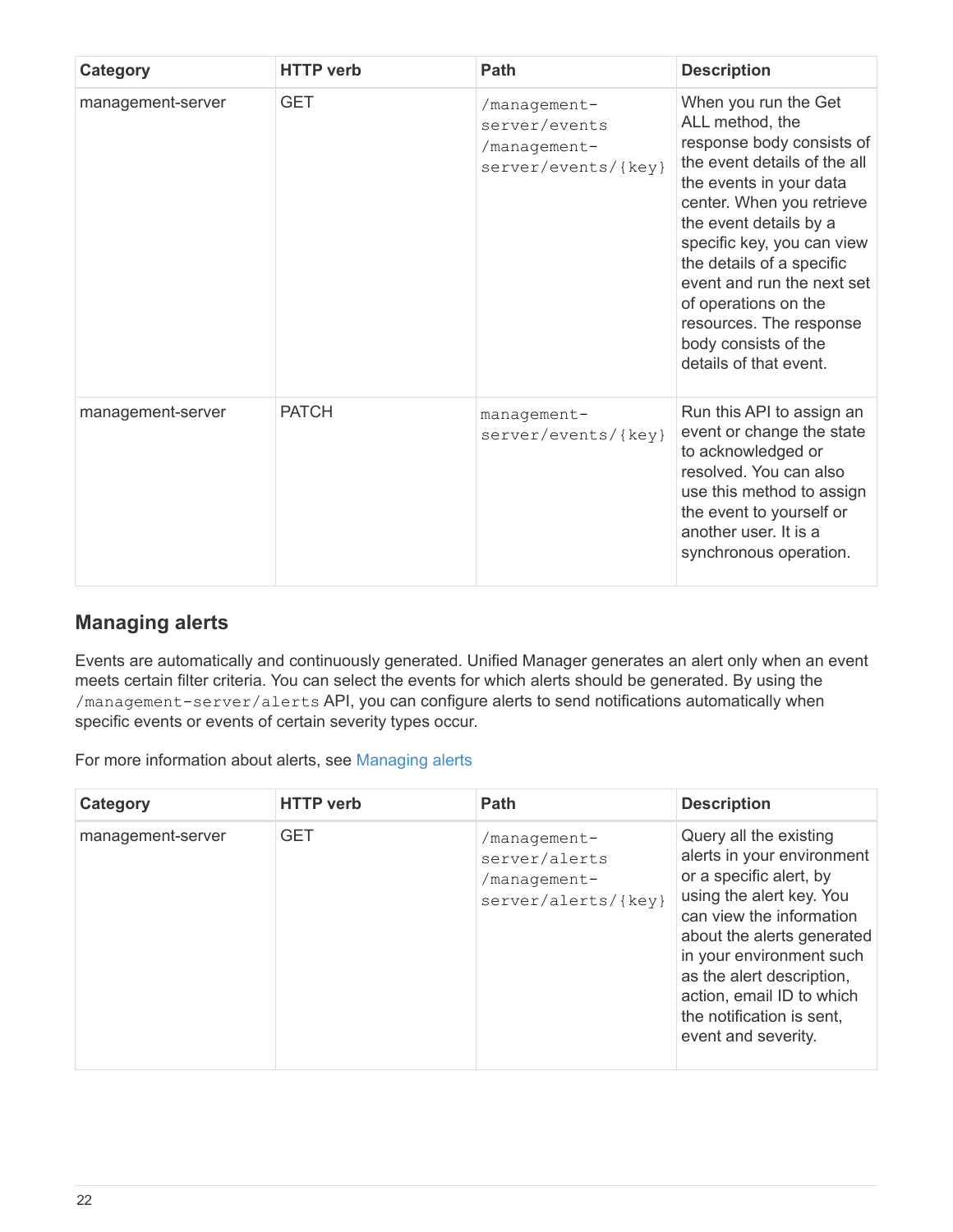| Category          | <b>HTTP</b> verb | Path                               | <b>Description</b>                                                                                                                                                                                                                                                                                                                                                                                                                                                                          |
|-------------------|------------------|------------------------------------|---------------------------------------------------------------------------------------------------------------------------------------------------------------------------------------------------------------------------------------------------------------------------------------------------------------------------------------------------------------------------------------------------------------------------------------------------------------------------------------------|
| management-server | <b>POST</b>      | /management-<br>server/alerts      | This method enables you<br>to add alerts for specific<br>events. You must add the<br>alert name, the physical<br>or logical resource, or<br>event on which the alert is<br>applicable, whether the<br>alert is enabled, and<br>whether you are issuing<br>SNMP traps. You can add<br>additional details for<br>which you want to<br>generate the alert, such<br>as the action, notification<br>email ID, the script<br>details, in case you are<br>adding an alert script, and<br>so forth. |
| management-server | PATCH and DELETE | management-<br>server/events/{key} | You can use these<br>methods to modify and<br>delete specific alerts. You<br>can modify different<br>attributes, such as<br>description, name, and<br>enabling and disabling the<br>alert. You can delete an<br>alert when the alert is no<br>longer required.                                                                                                                                                                                                                              |

While selecting a resource for adding an alert, note that selecting a cluster as the resource does not automatically select the storage objects within that cluster. For example, if you create an alert for all the critical events for all clusters, you will receive alerts only for cluster critical events. You will not receive alerts for critical events on nodes, aggregates, and so forth.

## **Managing scripts**

 $\binom{1}{1}$ 

By using the /management-server/scripts API, you can also associate an alert with a script that is executed when an alert is triggered. You can use scripts to automatically modify or update multiple storage objects in Unified Manager. The script is associated with an alert. When an event triggers an alert, the script is executed. You can upload custom scripts and test their execution when an alert is generated. You can associate an alert with your script so that the script is executed when an alert is raised for an event in Unified Manager.

For more information about scripts, see [Managing scripts](https://docs.netapp.com/us-en/active-iq-unified-manager-910/events/concept_manage_scripts.html)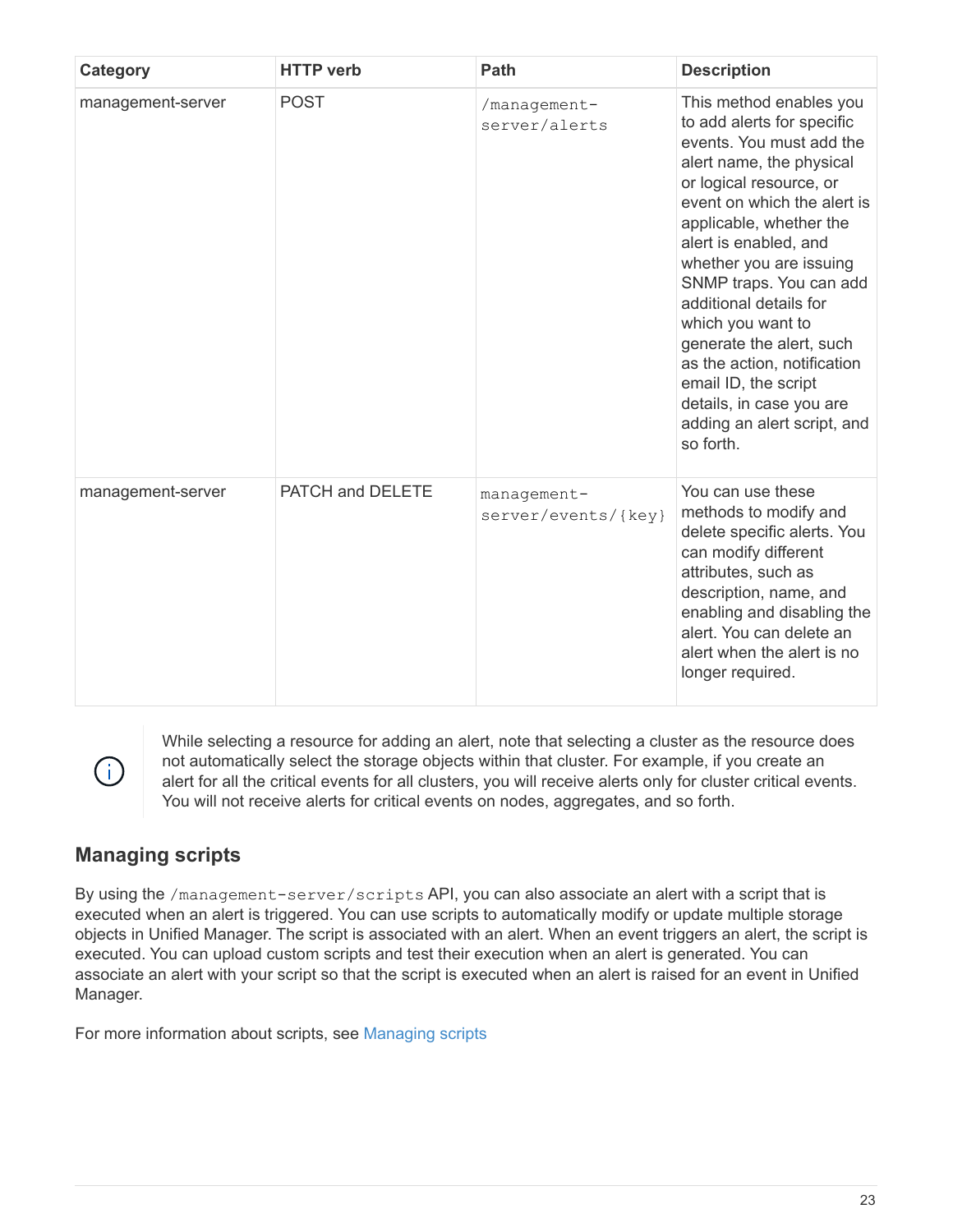| Category          | <b>HTTP</b> verb | <b>Path</b>                    | <b>Description</b>                                                                                                                                                |
|-------------------|------------------|--------------------------------|-------------------------------------------------------------------------------------------------------------------------------------------------------------------|
| management-server | <b>GET</b>       | /management-<br>server/scripts | Use this API to query all<br>the existing scripts in your<br>environment. Use the<br>standard filter and order<br>by operations to view only<br>specific scripts. |
| management-server | <b>POST</b>      | /management-<br>server/scripts | Use this API to add a<br>description for the script<br>and upload the script file<br>associated with an alert.                                                    |

## <span id="page-25-0"></span>**Managing workloads**

The APIs described here cover various functions of storage administration, such as viewing storage workloads, creating LUNs and file shares, managing Performance Service Levels and Storage Efficiency Policies, and assigning the policies on storage workloads.

## **Viewing storage workloads**

The APIs listed here enable you to view a consolidated list of storage workloads for all of the ONTAP clusters in your data center. The APIs also provide a summary view of the number of the storage workloads provisioned in your Active IQ Unified Manager environment, and their capacity and performance (IOPS) statistics.

## **View storage workloads**

You can use the following method to view all the storage workloads in all the clusters in your data center. For information about filtering the response based on specific columns, see the API reference documentation available in your Unified Manager instance.

| <b>Category</b>  | <b>HTTP</b> verb | <b>Path</b>                     |
|------------------|------------------|---------------------------------|
| storage-provider | <b>GET</b>       | /storage-<br>provider/workloads |

## **View storage workloads summary**

You can use the following method to assess the used capacity, available capacity, used IOPS, available IOPS, and number of storage workloads managed by each Performance Service Level. The storage workloads displayed can be for any LUN, NFS file share, or CIFS share. The API provides a storage workloads overview, an overview of the storage workloads provisioned by the Unified Manager, a data center overview, an overview of the total, used, and available space and IOPS in the data center, in terms of the assigned Performance Service Levels. The information received in response to this API is used to populate the dashboard in the Unified Manager UI.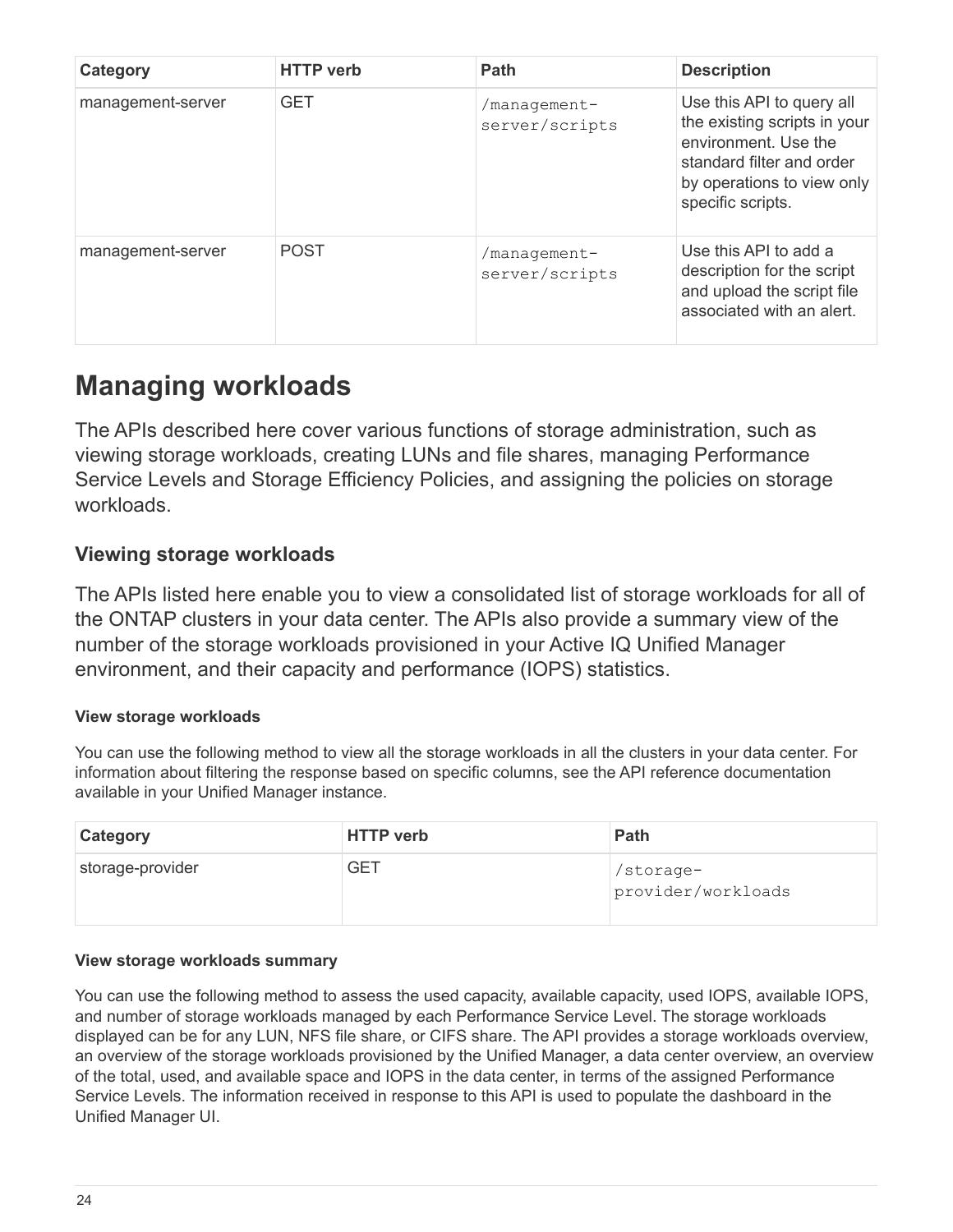| <b>Category</b>  | <b>HTTP</b> verb | Path                                    |
|------------------|------------------|-----------------------------------------|
| storage-provider | <b>GET</b>       | /storage-<br>provider/workloads-summary |

## **Managing access endpoints**

You need to create access endpoints or logical interfaces (LIFs), which are required for provisioning Storage Virtual Machines (SVMs), LUNs, and file shares. You can view, create, modify, and delete the access endpoints for the SVMs, LUNs, or file shares in your Active IQ Unified Manager environment.

## **View access endpoints**

You can view a list of the access endpoints in your Unified Manager environment by using the following method. To query a list of access endpoints of a particular SVM, LUN, or file share, you need to enter the unique identifier for the SVM, LUN, or file share. You can also enter the unique access endpoint key to retrieve the details of the particular access endpoint.

| Category         | <b>HTTP</b> verb | Path                                                                                   |
|------------------|------------------|----------------------------------------------------------------------------------------|
| storage-provider | <b>GET</b>       | /storage-provider/access-<br>endpoints<br>/storage-provider/access-<br>endpoints/{key} |

## **Add access endpoints**

You can create custom access endpoints and assign required properties to it. You must enter the details of the access endpoint that you want to create as the input parameters. You can use this API, or the System Manager or ONTAP CLI to create an access endpoint on each node. Both IPv4 and IPv6 addresses are supported for access endpoints creation.



You must configure your SVM with a minimum number of access endpoints per node for successful provisioning of LUNs and file shares. You should configure your SVM with at least two access endpoints per node, one supporting CIFS and/or NFS protocol, another supporting iSCSI or FCP protocol.

| <b>Category</b>  | <b>HTTP</b> verb | Path                                   |
|------------------|------------------|----------------------------------------|
| storage-provider | <b>POST</b>      | /storage-provider/access-<br>endpoints |

## **Delete access endpoints**

You can delete a specific access endpoint by using the following method. You need to provide the access endpoint key as an input parameter to delete a particular access endpoint.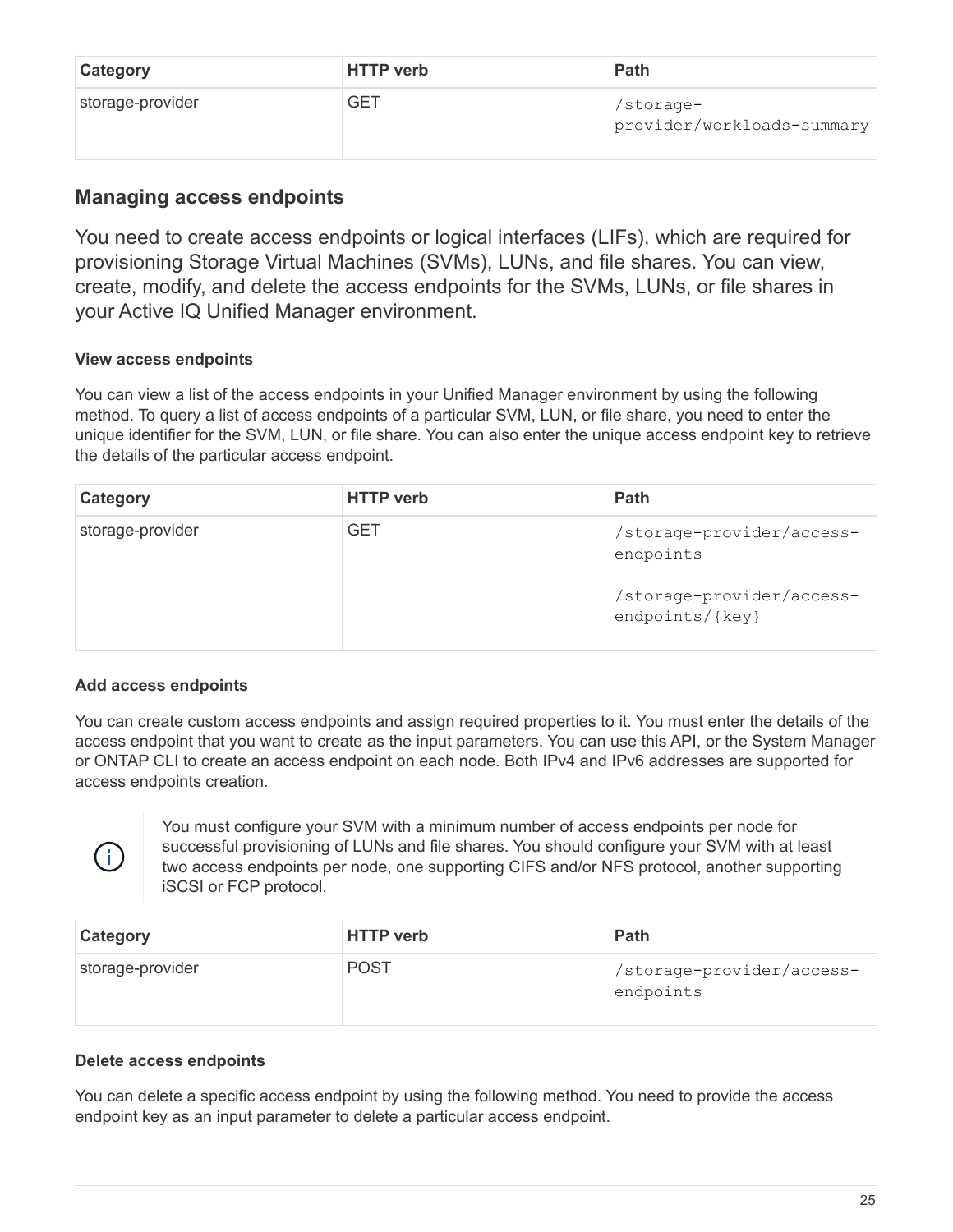| <b>Category</b>  | <b>HTTP</b> verb | Path                                             |
|------------------|------------------|--------------------------------------------------|
| storage-provider | <b>DELETE</b>    | /storage-provider/access-<br>$endpoints /$ {key} |

#### **Modify access endpoints**

You can modify an access endpoint and update its properties by using the following method. You need to provide the access endpoint key to modify a particular access endpoint. You also need to enter the property that you want to update, along with its value.

| <b>Category</b>  | <b>HTTP</b> verb | <b>Path</b>                                      |
|------------------|------------------|--------------------------------------------------|
| storage-provider | <b>PATCH</b>     | /storage-provider/access-<br>$endpoints /$ {key} |

## **Managing Active Directory mapping**

You can use the APIs listed here to manage Active Directory mappings on the SVM that are required for provisioning CIFS shares on the SVMs. Active Directory mappings need to be configured for mapping the SVMs with ONTAP.

### **View Active Directory mappings**

You can view the configuration details of the Active Directory mappings for an SVM by using the following method. For viewing the Active Directory mappings on an SVM, you need to enter the SVM key. For querying the details of a particular mapping, you must enter the mapping key.

| Category         | <b>HTTP</b> verb | <b>Path</b>                                                                                                  |
|------------------|------------------|--------------------------------------------------------------------------------------------------------------|
| storage-provider | GET              | /storage-provider/active-<br>directories-mappings<br>/storage-provider/active-<br>directories-mappings/{key} |

#### **Add Active Directory mapping**

You can create Active Directory mappings on an SVM by using the following method. You must enter the mapping details as the input parameters.

| <b>Category</b>  | <b>HTTP</b> verb | <b>Path</b>                                       |
|------------------|------------------|---------------------------------------------------|
| storage-provider | <b>POST</b>      | /storage-provider/active-<br>directories-mappings |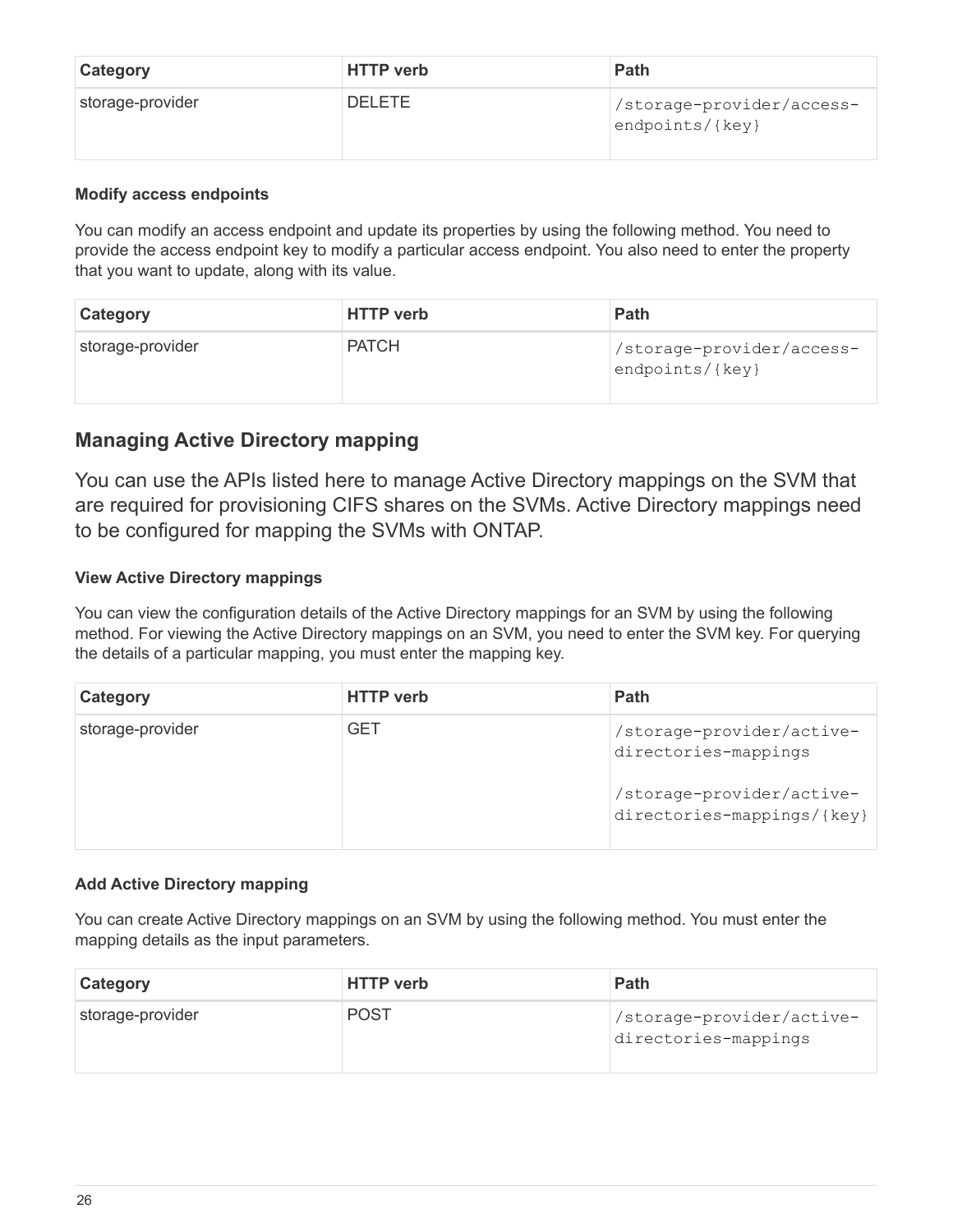## **Managing file shares**

You can use the /storage-provider/file-shares API to view, add, modify, and delete the CIFS and NFS file share volumes in your data center environment.

Before provisioning the file share volumes, ensure that the SVM has been created and provisioned with the supported protocols. If you are assigning Performance Service Levels (PSLs) or Storage Efficiency Policies (SEPs), while provisioning, the PSLs or SEPs should be created before creating the file shares.

### **View file shares**

You can use the following method to view the file share volumes available in your Unified Manager environment. When you have added an ONTAP cluster as a datasource on Active IQ Unified Manager, the storage workloads for those clusters are automatically added to your Unified Manager instance. This API retrieves the file shares automatically and manually added to your Unified Manager instance. You can view the details of a specific file share by running this API with the file share key.

| Category         | <b>HTTP</b> verb | Path                                                                         |
|------------------|------------------|------------------------------------------------------------------------------|
| storage-provider | <b>GET</b>       | /storage-provider/file-<br>shares<br>/storage-provider/file-<br>shares/{key} |

#### **Add file shares**

You can use the following method to add CIFS and NFS file shares in your SVM. You must enter the details of the file share that you want to create, as the input parameters. You cannot use this API for adding FlexGroup volumes.

| <b>Category</b>  | <b>HTTP</b> verb | Path                              |
|------------------|------------------|-----------------------------------|
| storage-provider | <b>POST</b>      | /storage-provider/file-<br>shares |

Depending on whether the access control list (ACL) parameters or the export policy parameters are provided, CIFS shares or NFS file shares are created. If you do not provide the values for the ACL parameters, CIFS shares are not created, and NFS shares are created by default, providing access to all.

**Creating data-protection volumes**: When you add file shares to your SVM, the type of the volume that is mounted, by default, is  $rw$  (read-write). For creating data-protection (DP) volumes, specify dp as the value for the type parameter.

#### **Delete file shares**

 $(i)$ 

You can use the following method to delete a specific file share. You need to enter the file share key as an input parameter to delete a particular file share.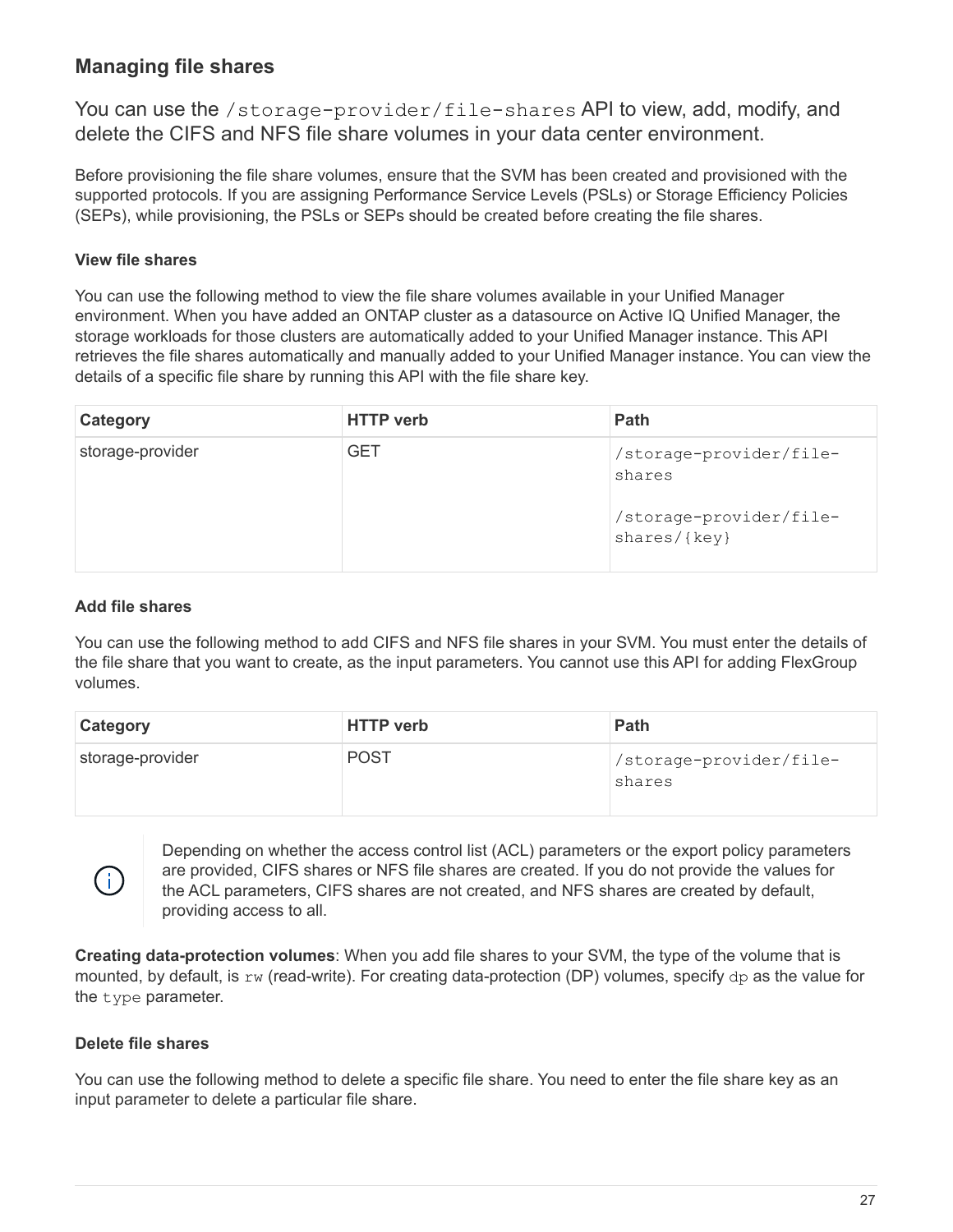| <b>Category</b>  | <b>HTTP</b> verb | <b>Path</b>                             |
|------------------|------------------|-----------------------------------------|
| storage-provider | <b>DELETE</b>    | /storage-provider/file-<br>shares/{key} |

#### **Modify file shares**

You can use the following method to modify a file share and update its properties.

You need to provide the file share key to modify a particular file share. Additionally, you need to enter the property that you want to update, along with its value.



Note that you can update only one property at a single invocation of this API. For multiple updates, you need to run this API as many times.

| <b>Category</b>  | <b>HTTP verb</b> | <b>Path</b>                             |
|------------------|------------------|-----------------------------------------|
| storage-provider | <b>PATCH</b>     | /storage-provider/file-<br>shares/{key} |

## **Managing LUNs**

You can use the /storage-provider/luns API to view, add, modify, and delete the LUNs in your data center environment.

Before provisioning the LUNs, ensure that the SVM has been created and provisioned with the supported protocols. If you are assigning Performance Service Levels (PSLs) or Storage Efficiency Policies (SEPs), while provisioning, the PSLs or SEPs should be created before creating the LUN.

#### **View LUNs**

You can use the following method to view the LUNs in your Unified Manager environment. When you have added an ONTAP cluster as a datasource on Active IQ Unified Manager, the storage workloads for those clusters are automatically added to your Unified Manager instance. This API retrieves all the LUNs automatically and manually added to your Unified Manager instance. You can view the details of a specific LUN by running this API with the LUN key.

| Category         | <b>HTTP</b> verb | Path                             |
|------------------|------------------|----------------------------------|
| storage-provider | <b>GET</b>       | /storage-provider/luns           |
|                  |                  | /storage-<br>provider/luns/{key} |

#### **Add LUNs**

You can use the following method to add LUNs to your SVMs.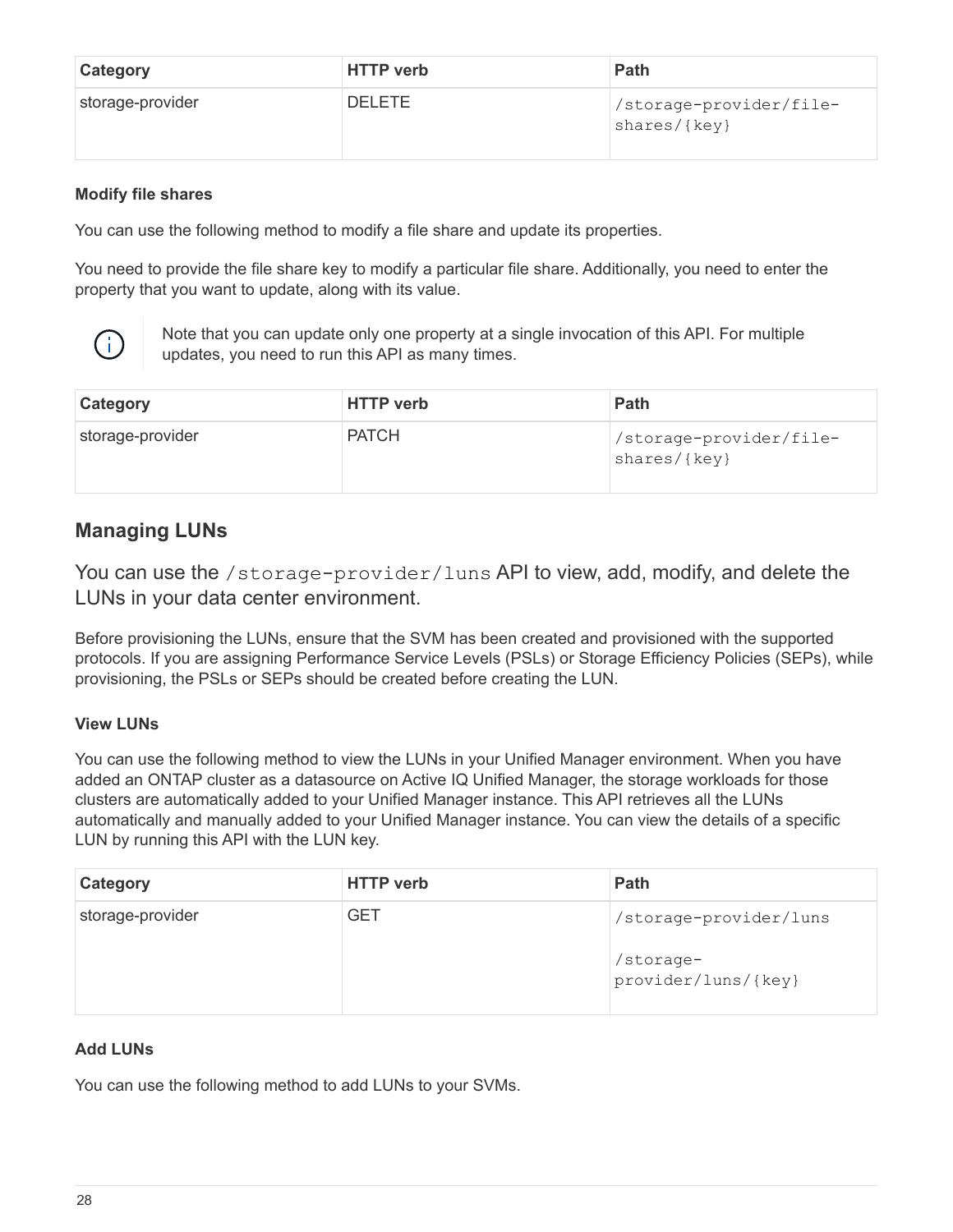| <b>Category</b>  | <b>HTTP</b> verb | <b>Path</b>             |
|------------------|------------------|-------------------------|
| storage-provider | <b>POST</b>      | //storage-provider/luns |

In your cURL request, if you provide a value for the optional parameter volume name tag in the input, then that value is used while naming the volume during the LUN creation. This tag enables searching the volume easily. If you provide the volume key in the request, the tagging is skipped.

### **Delete LUNs**

Ħ.

You can use the following method to delete a specific LUN. You need to provide the LUN key to delete a particular LUN.



If you have created a volume in ONTAP and then provisioned LUNs through Unified Manager on that volume, when you delete all of the LUNs by using this API, the volume also gets deleted from the ONTAP cluster.

| <b>Category</b>  | <b>HTTP</b> verb | Path                             |
|------------------|------------------|----------------------------------|
| storage-provider | <b>DELETE</b>    | /storage-<br>provider/luns/{key} |

## **Modify LUNs**

You can use the following method to modify a LUN and update its properties. You need to provide the LUN key to modify a particular LUN. You also need to enter the LUN property that you want to update, along with its value. For updating LUN arrays by using this API, you should review the recommendations in "Recommendations for using the APIs".



You can update only one property at a single invocation of this API. For multiple updates, you need to run this API as many times.

| Category         | HTTP verb    | Path                             |
|------------------|--------------|----------------------------------|
| storage-provider | <b>PATCH</b> | /storage-<br>provider/luns/{key} |

## **Managing Performance Service Levels**

You can view, create, modify, and delete Performance Service Levels by using the storage provider APIs for on your Active IQ Unified Manager.

## **View Performance Service Levels**

You can use the following method to view the Performance Service Levels for assigning them to storage workloads. The API lists all of the system-defined and user-created Performance Service Levels, and retrieves the attributes of all of the Performance Service Levels. If you want to query a specific Performance Service Level, you need to enter the unique ID of the Performance Service Level to retrieve its details.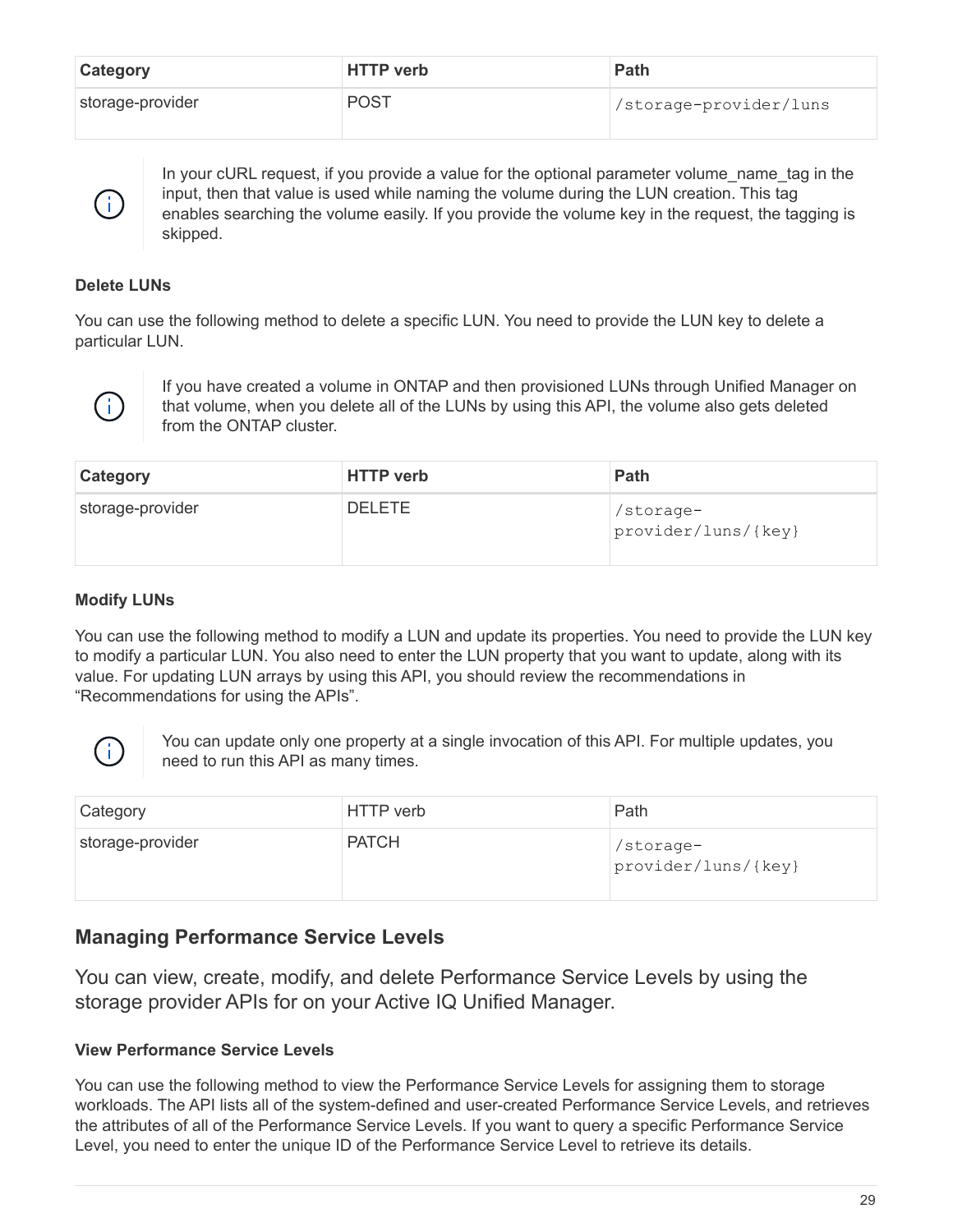| Category         | <b>HTTP</b> verb | <b>Path</b>                                                                                                        |
|------------------|------------------|--------------------------------------------------------------------------------------------------------------------|
| storage-provider | <b>GET</b>       | /storage-<br>provider/performance-<br>service-levels<br>/storage-<br>provider/performance-<br>service-levels/{key} |

#### **Add Performance Service Levels**

You can use the following method to create custom Performance Service Levels and assign them to your storage workloads if the system-defined Performance Service Levels do not meet the required service level objectives (SLOs) for the storage workloads. Enter the details for the Performance Service Level that you want to create. For the IOPS properties, ensure that you enter valid range of values.

| <b>Category</b>  | <b>HTTP</b> verb | Path                                                 |
|------------------|------------------|------------------------------------------------------|
| storage-provider | <b>POST</b>      | /storage-<br>provider/performance-<br>service-levels |

#### **Delete Performance Service Levels**

You can use the following method to delete a specific Performance Service Level. You cannot delete a Performance Service Level if it is assigned to a workload, or if it is the only available Performance Service Level. You need to provide the unique ID of the Performance Service Level as an input parameter to delete a particular Performance Service Level.

| Category         | <b>HTTP verb</b> | <b>Path</b>                                                |
|------------------|------------------|------------------------------------------------------------|
| storage-provider | <b>DELETE</b>    | /storage-<br>provider/performance-<br>service-levels/{key} |

#### **Modify Performance Service Levels**

You can use the following method to modify a Performance Service Level and update its properties. You cannot modify a Performance Service Level that is system-defined or is assigned to a workload. You need to provide the unique ID of the to modify a particular Performance Service Level. You must also enter the IOPS property that you want to update, along with a valid value.

| <b>Category</b>  | <b>HTTP</b> verb | <b>Path</b>                                                 |
|------------------|------------------|-------------------------------------------------------------|
| storage-provider | <b>PATCH</b>     | /storage-<br>provider/performance-<br> service-levels/{key} |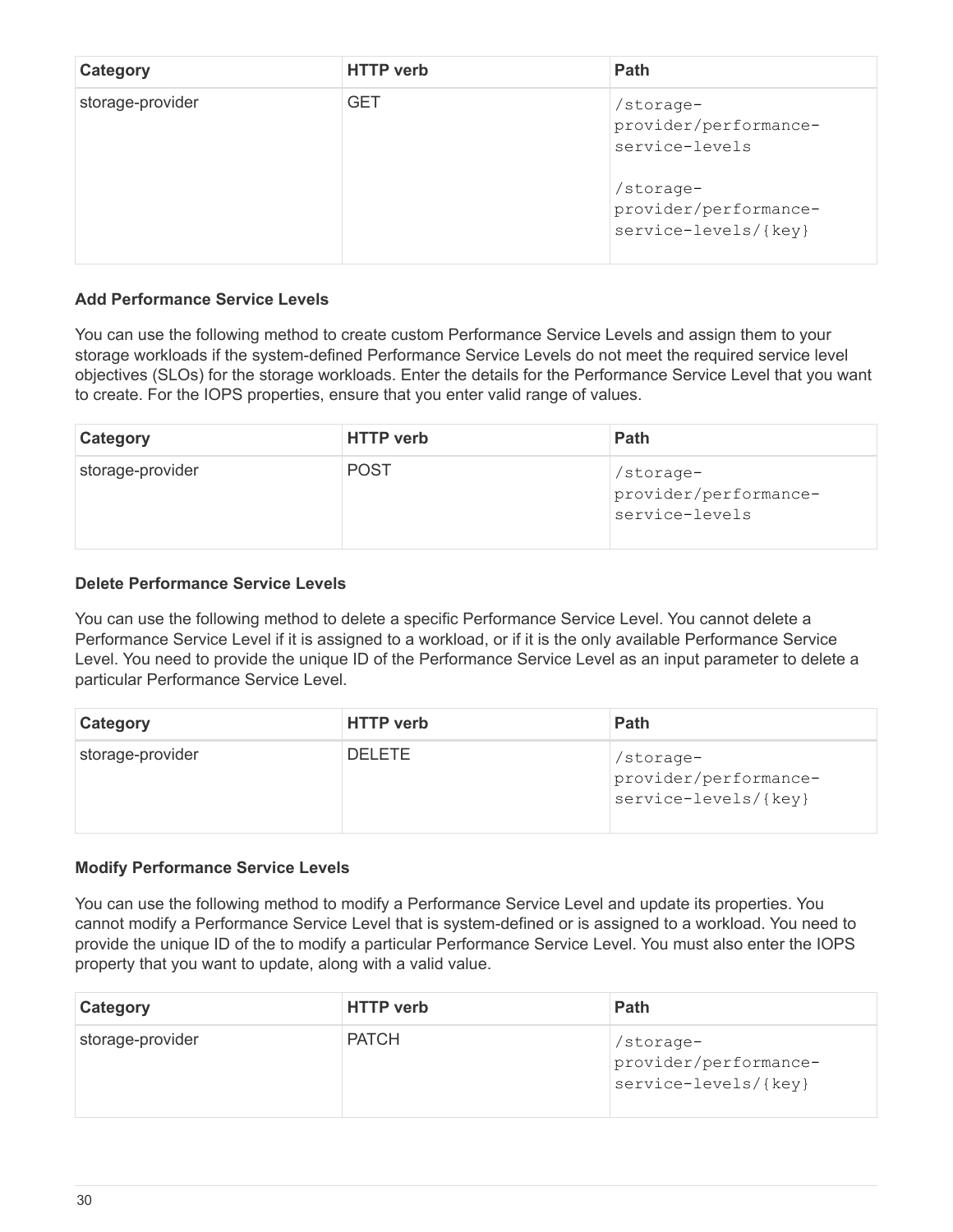### **Viewing aggregate capabilities based on Performance Service Levels**

You can use the following method to query the aggregate capabilities based on Performance Service Levels. This API returns the list of aggregates available in your data center and indicates the capabilities in terms of the Performance Service Levels that can be supported in those aggregates. While provisioning workloads on a volume, you can view the capability of an aggregate to support a particular Performance Service Level, and provision workloads based on that capability. Your ability to specify the aggregate is available only when you are provisioning a workload by using APIs. This functionality is not available on the Unified Manager web UI.

| Category         | <b>HTTP</b> verb | <b>Path</b>                                                                                                |
|------------------|------------------|------------------------------------------------------------------------------------------------------------|
| storage-provider | <b>GET</b>       | /storage-<br>provider/aggregate-<br>capabilities<br>/storage-<br>provider/aggregate-<br>capabilities/{key} |

## **Managing Storage Efficiency Policies**

You can view, create, modify, and delete Storage Efficiency Policies by using the storage provider APIs.

Note the following points:

- It is not mandatory to assign a Storage Efficiency Policy while creating a workload on Unified Manager.
- You cannot unassign a Storage Efficiency Policy from a workload after a policy is assigned to it.
- If a workload has some storage settings specified on ONTAP volumes, such as deduplication and compression, those settings can be overwritten by the settings specified in the Storage Efficiency Policy that you apply when you add the storage workloads on Unified Manager.

#### **View Storage Efficiency Policies**

 $\mathbf{f}$ 

You can use the following method to view the Storage Efficiency Policies before assigning them to storage workloads. This API lists all of the system-defined and user-created Storage Efficiency Policies, and retrieves the attributes of all of the Storage Efficiency Policies. If you want to query a specific Storage Efficiency Policy, you need to enter the unique ID of the policy to retrieve its details.

| Category         | <b>HTTP</b> verb | <b>Path</b>                                             |
|------------------|------------------|---------------------------------------------------------|
| storage-provider | GET              | /storage-provider/storage-<br>efficiency-policies       |
|                  |                  | /storage-provider/storage-<br>efficiency-policies/{key} |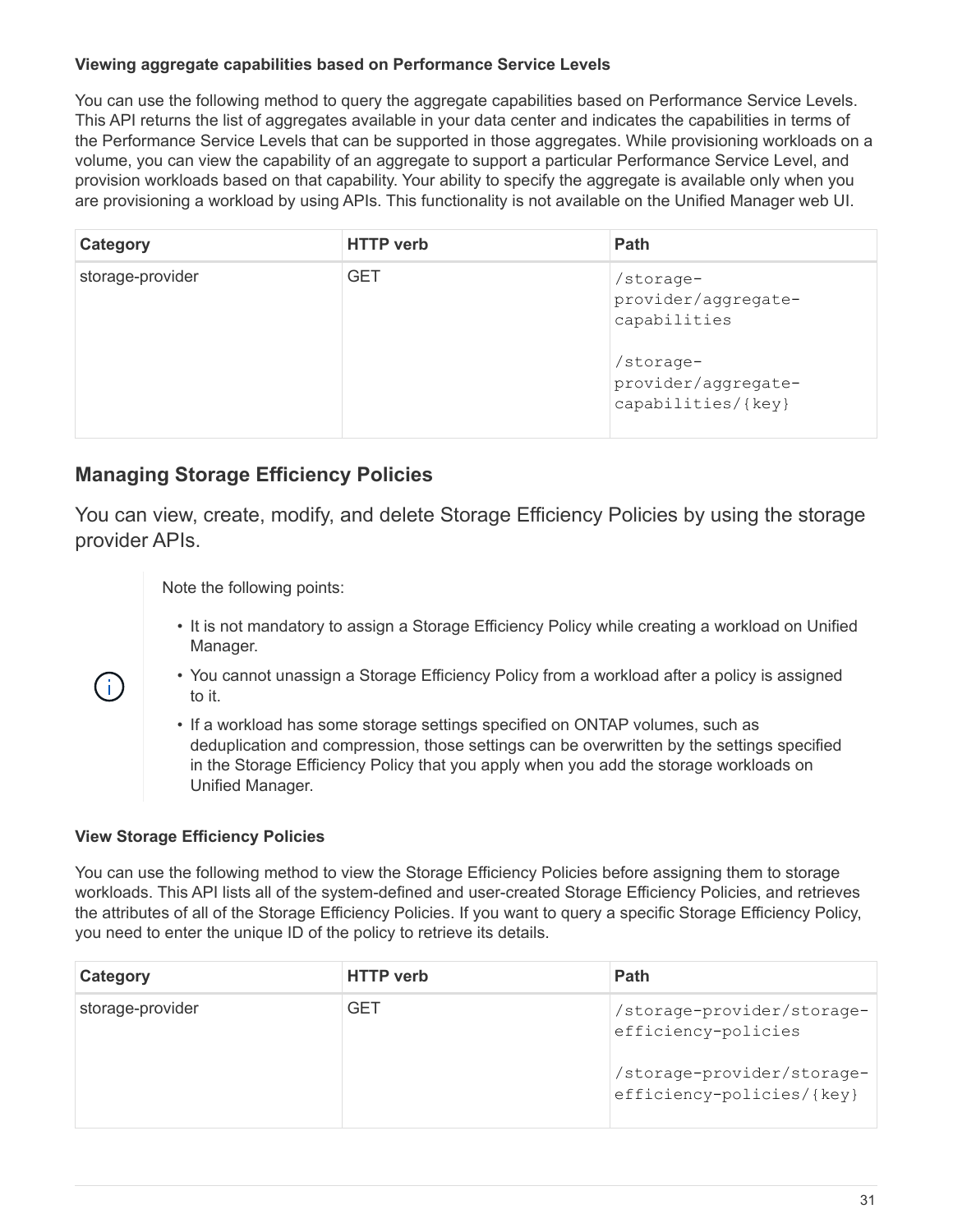#### **Add Storage Efficiency Policies**

You can use the following method to create custom Storage Efficiency Policies, and assign them to your storage workloads if the system-defined policies do not meet the provisioning requirements for your storage workloads. Enter the details of the Storage Efficiency Policy that you want to create, as input parameters.

| <b>Category</b>  | <b>HTTP</b> verb | <b>Path</b>                                       |
|------------------|------------------|---------------------------------------------------|
| storage-provider | <b>POST</b>      | /storage-provider/storage-<br>efficiency-policies |

#### **Delete Storage Efficiency Policies**

You can use the following method to delete a specific Storage Efficiency Policy. You cannot delete a Storage Efficiency Policy if it is assigned to a workload, or if it is the only available Storage Efficiency Policy. You need to provide the unique ID of the Storage Efficiency Policy as an input parameter to delete a particular Storage Efficiency Policy.

| <b>Category</b>  | <b>HTTP</b> verb | <b>Path</b>                                             |
|------------------|------------------|---------------------------------------------------------|
| storage-provider | <b>DELETE</b>    | /storage-provider/storage-<br>efficiency-policies/{key} |

#### **Modify Storage Efficiency Policies**

You can use the following method to modify a Storage Efficiency Policy and update its properties. You cannot modify a Storage Efficiency Policy that is system-defined or is assigned to a workload. You need to provide the unique ID of the Storage Efficiency Policy to modify a particular Storage Efficiency Policy. Additionally, you need to provide the property that you want to update, along with its value.

| <b>Category</b>  | <b>HTTP</b> verb | <b>Path</b>                                             |
|------------------|------------------|---------------------------------------------------------|
| storage-provider | <b>PATCH</b>     | /storage-provider/storage-<br>efficiency-policies/{key} |